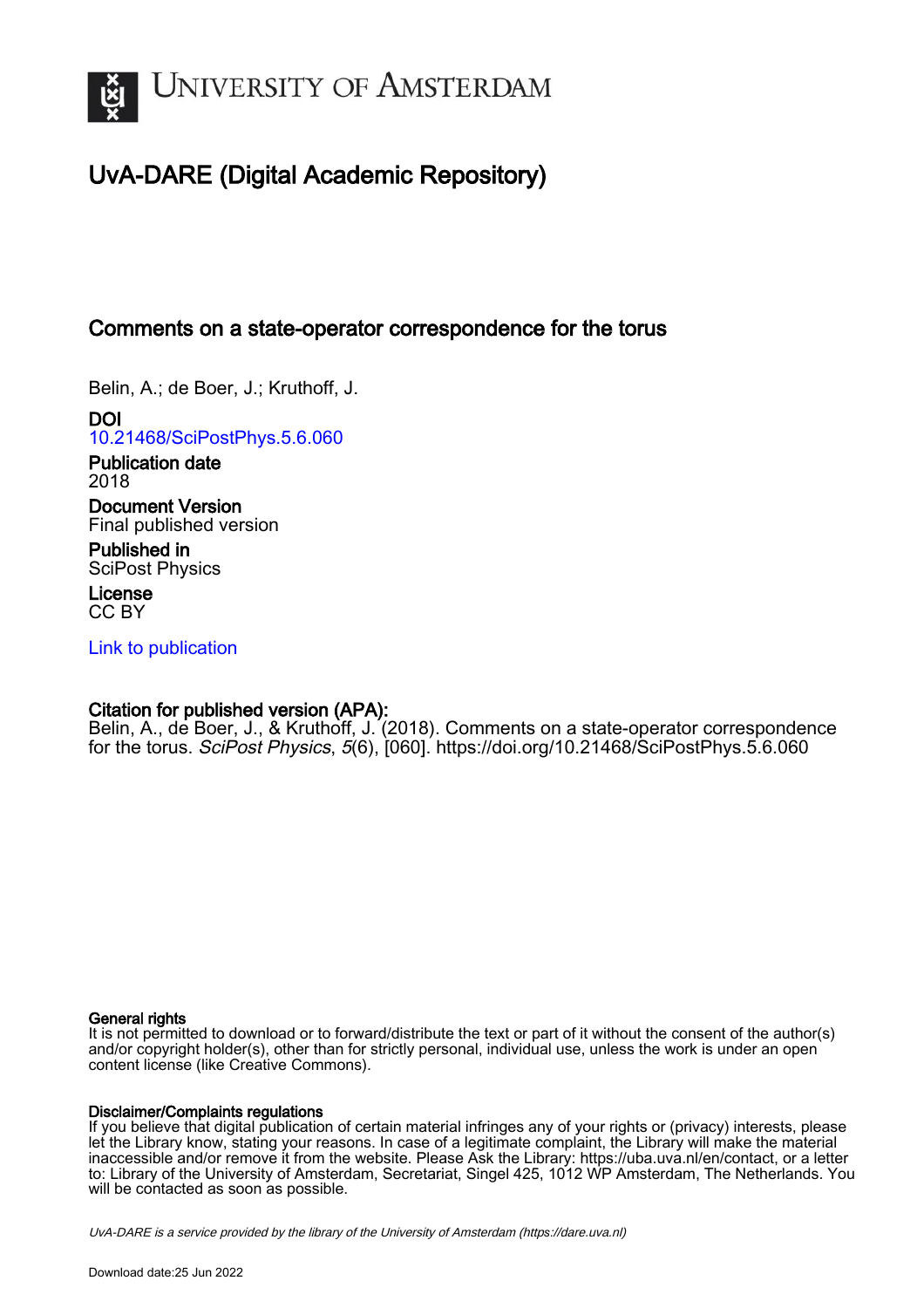# **Comments on a state-operator correspondence for the torus**

### **Alexandre Belin, Jan de Boer and Jorrit Kruthoff**

Institute for Theoretical Physics, University of Amsterdam, Science Park 904, Postbus 94485, 1090 GL Amsterdam, The Netherlands

# **Abstract**

**We investigate the existence of a state-operator correspondence on the torus. This correspondence would relate states of the CFT Hilbert space living on a spatial torus to the path integral over compact Euclidean manifolds with operator insertions. Unlike the states on the sphere that are associated to local operators, we argue that those on the torus would more naturally be associated to line operators. We find evidence that such a correspondence cannot exist and in particular, we argue that no compact Euclidean path integral can produce the vacuum on the torus. Our arguments come solely from field theory and formulate a CFT version of the Horowitz-Myers conjecture for the AdS soliton.**

| $\bigcirc$ $\bigcirc$ Copyright A. Belin <i>et al.</i> | Received 21-03-2018              | $\bigcirc$           |
|--------------------------------------------------------|----------------------------------|----------------------|
| This work is licensed under the Creative Commons       | Accepted 29-11-2018              |                      |
| Attribution 4.0 International License.                 | Published 10-12-2018             | Check for<br>updates |
| Published by the SciPost Foundation.                   | doi:10.21468/SciPostPhys.5.6.060 |                      |

# **Contents**

| 1           |                          | <b>Introduction</b>                                                 | $\bf{2}$ |
|-------------|--------------------------|---------------------------------------------------------------------|----------|
| $2^{\circ}$ |                          | The state-operator correspondence                                   | 3        |
|             | 2.1                      | A state-operator correspondence on the torus?                       | 4        |
|             | $2.2^{\circ}$            | Vacuum state                                                        | 5        |
|             |                          | 3 An example of a compact Euclidean filling: the hemisphere         | 6        |
|             | 3.1                      | Holographic CFTs                                                    | 8        |
|             |                          | 3.2 Free boson                                                      | 8        |
| 4           | <b>General Manifolds</b> |                                                                     | 10       |
|             | 4.1                      | Trying to Prepare the Vacuum with General 3-manifolds               | 10       |
|             | 4.2                      | Conformal killing vector implies local extremum                     | 12       |
|             |                          | 4.3 Local extremum implies existence of a conformal Killing vector? | 13       |
|             |                          | 4.4 Gluing on a Lorentzian cylinder                                 | 14       |
|             | 4.5                      | Spectral considerations                                             | 15       |
|             | 4.6                      | Holography and the Horowitz-Myers Conjecture                        | 17       |
| 5.          |                          | <b>Conclusion</b>                                                   | 18       |
|             | <b>References</b>        |                                                                     | 20       |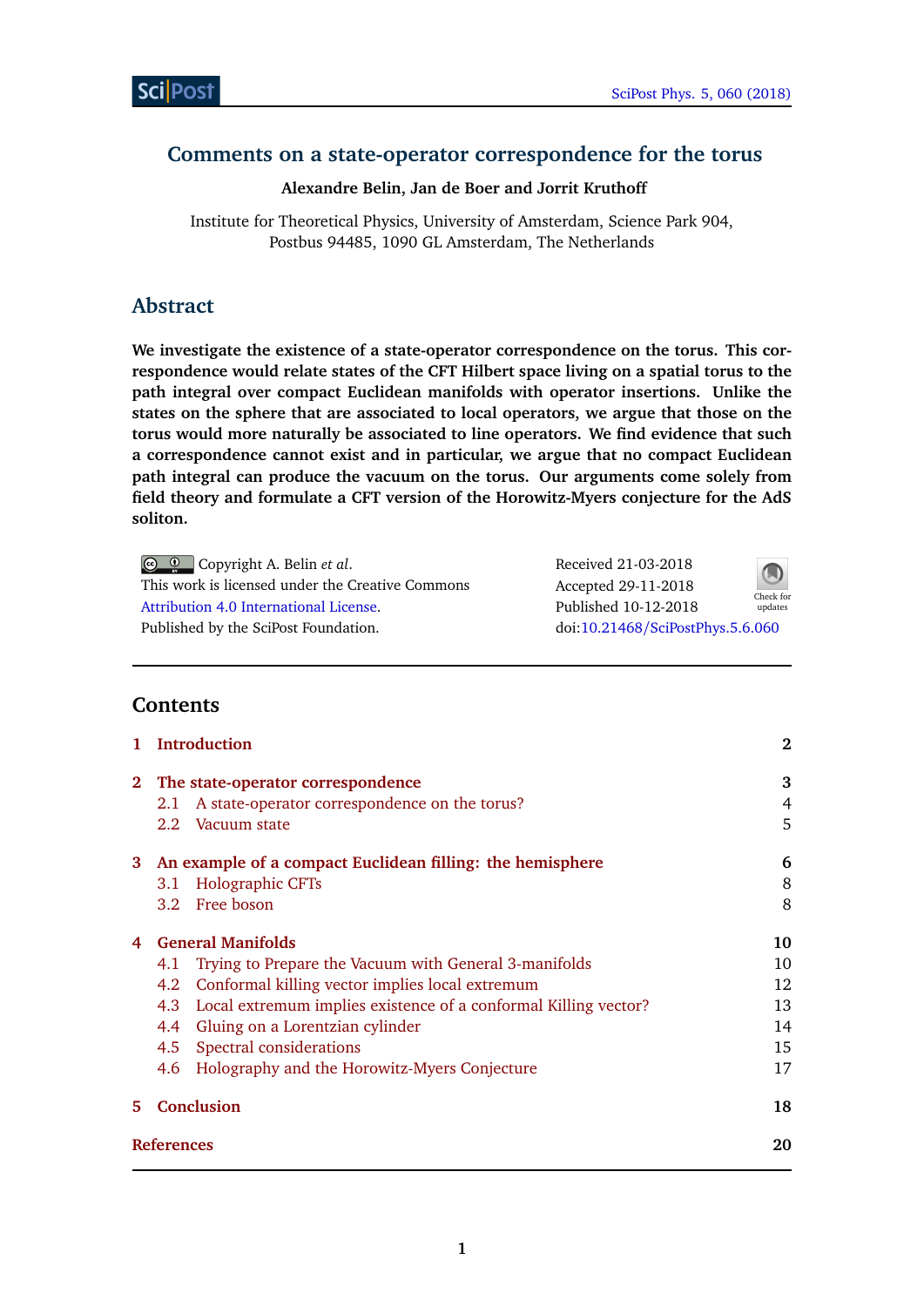### <span id="page-2-0"></span>**1 Introduction**

What data is needed to fully specify a conformal field theory? This remains one of the most important questions in conformal field theory, or more generally in quantum field theory. First, this data cannot be arbitrary as field theories are constrained by first principles. For example, unitarity, causality and locality give stringent constraints. The common lore is that the data needed to specify a CFT is the spectrum of local operators, namely the list of all operators and their respective conformal dimension, as well as the OPE coefficients. One can then compute an arbitrary correlation function of local operators by use of the OPE. To be more precise, one can compute an arbitrary correlation function on the Euclidean plane  $\mathbf{R}^{d}$ .

The conformal dimensions and OPE coefficients cannot be picked arbitrarily. Unitarity and crossing symmetry strongly constrain these parameters. By solving the solutions to the crossing equations, one can exclude large regions of parameter space. This program is known as the conformal bootstrap [[1–](#page-20-0)[4](#page-20-1)] (see [[5](#page-20-2)] for a more recent review). If some data satisfies the crossing equations, one says that the set of correlation functions is consistent. But is this enough to fully specify a conformal field theory? A natural question to ask, is whether this is enough to fully specify the theory on an arbitrary manifold  ${\cal M}$  not conformally related to  ${\bf R}^d$ .

For two-dimensional CFTs this question has been solved for rational conformal field theories [[6,](#page-20-3) [7](#page-20-4)]. Moore and Seiberg showed that crossing symmetry was not sufficient, but that it had to be supplemented with modular covariance of the one-point functions on the torus. If crossing symmetry on the plane and modular covariance on the torus are satisfied, then we can put the theory on an arbitrary Riemann surface, on which it will be both well-defined and modular invariant. Unfortunately, an equivalent statement is lacking in higher dimensions. The reason this procedure is successful in two dimensions is that any Riemann surface can be decomposed into pairs of pants, and using the state-operator correspondence one understands the path integral on an arbitrary Riemann surface as the insertion of multiple resolutions of the identity. Using this gluing and sewing construction, one can write an arbitrary correlation function on a Riemann surface in terms of the spectrum of operators and their OPE coefficients.

In higher dimensions, such a gluing and sewing construction fails, since not all manifolds can be obtained this way. Furthermore, a state-operator correspondence is only known for states on the sphere, using a conformal transformation between  $\mathbf{R}^d$  and the cylinder  $S^{d-1} \times \mathbf{R}$ . This presents us with an important difficulty when trying to understand constraints that CFTs should obey on more general manifolds. For example, consider a spatial manifold  $\mathcal{M}_{d-1}.$  The partition function

$$
Z(\beta) = \text{Tr}_{\mathcal{H}_{\mathcal{M}_{d-1}}} e^{-\beta H} = Z(\mathcal{M}_{d-1} \times S_{\beta}^1), \tag{1.1}
$$

where  $\mathcal{H}_{\mathcal{M}_{d-1}}$  is the Hilbert space on the given spatial manifold. Conformal field theories should still be modular invariant in higher dimensions, where by modular invariant we mean that at least their partition functions should be invariant under the action of the mapping class group of the manifold. One can obtain interesting results from this constraint, in particular when the manifold M*d*−<sup>1</sup> contains circles. For example, one can obtain a generalized Cardy formula [[8](#page-20-5)] or place constraints on holographic CFTs [[9](#page-20-6)] (see also [[10,](#page-20-7)[11](#page-21-0)] for similar ideas).

However, even when there are circles, modular invariance only relates states in the Hilbert space on the spatial manifold  $\mathcal{M}_{d-1}.$  The absence of a state-operator correspondence prevents us from relating modular invariance to properties of operators of the theory. The goal of this paper is to address this issue and investigate whether one can formulate a state-operator correspondence on other manifolds than  $S^{d-1}$ . For concreteness, we will focus on  $d = 3$  and take the spatial manifold to be a torus **T** 2 . [1](#page-2-1)

We start off in section 2 by reviewing the state-operator correspondence for states on *S d*−1

<span id="page-2-1"></span><sup>&</sup>lt;sup>1</sup>If the theory contains fermions, we will always assume anti-periodic boundary conditions for the fermions.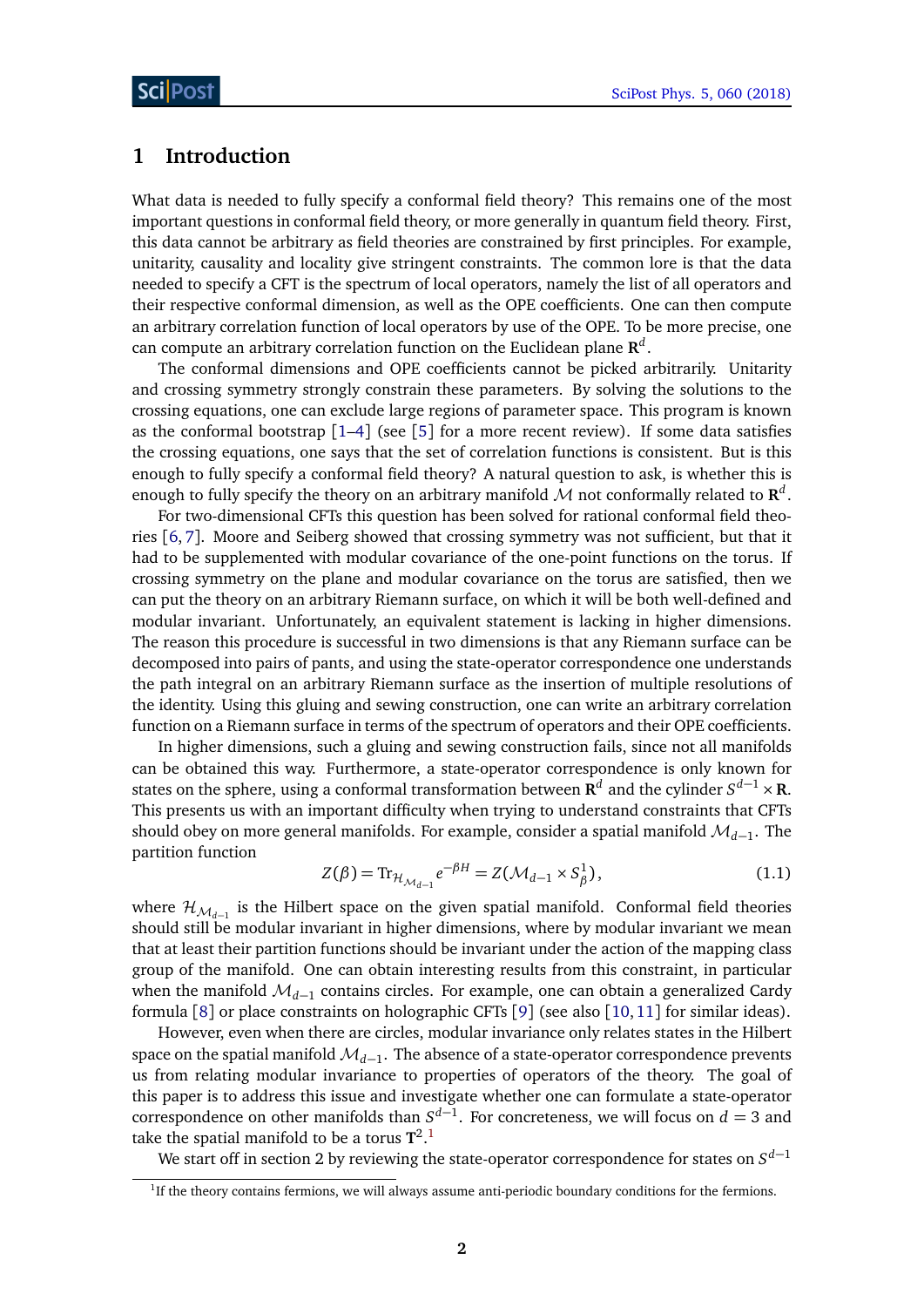and discuss a natural generalization to the torus which sets the stage for the rest of the paper. In particular, we argue that a state-operator map can only exist if there is a compact manifold which prepares the ground state. Excited states are obtained by the addition of operators in the path integral and for the torus they are more naturally associated to line operators. Focussing on the ground state, we study a particular example of a compact Euclidean manifold with **T** 2 boundary in section 3: a hemisphere times a circle. We show that such a path integral does not in general prepare the ground state, by explicitly showing a mismatch for the free boson and holographic CFTs.

In section 4, we generalize our discussion to arbitrary three-manifolds *M* with a boundary two-torus. We connect local extrema of the energy functional to the existence of a conformal Killing vector on *M*. In particular, we conjecture that a manifold *M* with a boundary two-torus prepares the ground state if and only if the manifold possesses a conformal Killing vector normal to the boundary two-torus. We argue that the only manifold that achieves this is the product of *M* and a semi-infinite line. This provides a CFT analog of the Horowitz-Myers conjecture for the AdS-Soliton. Our arguments do not rely specifically on having a two-torus and apply equally well to other manifolds which are not spheres. We finish with a discussion in section 5.

### <span id="page-3-0"></span>**2 The state-operator correspondence**

The usual state-operator map is a powerful tool in conformal field theory. It relates

Local operator on 
$$
\mathbf{R}^d \iff
$$
 State on  $S^{d-1}$ . (2.2)

This relation exists because of a conformal transformation from  $\mathbf{R}^d$  to  $\mathbf{R} \times S^{d-1}$ . Consider the Euclidean plane  $\mathbf{R}^{d}$  whose metric we write in spherical coordinates

$$
ds^2 = dr^2 + r^2 d\Omega_{d-1}^2.
$$
 (2.3)

If now do the coordinate change  $r = e^{t_E}$  we get

$$
ds^2 = e^{2t_E} (dt_E^2 + d\Omega_{d-1}^2),
$$
\n(2.4)

which is the metric on the cylinder  $\mathbf{R} \times S^{d-1}$  once we remove the conformal factor  $\Omega^2 = e^{2t_E}$ . Under this map, the dilatation operator  $D = r \partial_r$  gets mapped to the operator  $\partial_t = H$ , the Hamiltonian on the sphere. Eigenstates of this Hamiltonian get mapped to operators that transform appropriately under scaling, namely local operators.

To be more precise, we have a Euclidean cylinder geometry that is preparing a state at  $t<sub>F</sub> = 0$ , and the state is specified by a choice of boundary conditions at  $t<sub>F</sub> = -\infty$  (see Fig. [1\)](#page-4-1). Using the exponential map, one can see from the plane point of view that the state is prepared on the sphere sitting at  $r = 1$ , and the choice of boundary condition at  $t_E = -\infty$ gets mapped to a local condition at  $r = 0$ . The power of the state-operator correspondence is that the condition at  $r = 0$  is simply the choice of insertion of a local operator of the CFT and moreover that these operators are in one-to-one correspondence with the states of the Hilbert space on *S<sup>d−1</sup>*. Furthermore, the manifold over which the path integral is done has become compact. One can think of this Euclidean manifold as a filling of the spatial manifold on which the state is prepared. Because the manifold is compact, the non-local boundary condition at  $t_E = -\infty$  has been mapped to a single-point. We will take these two properties (a bijective map and a compact manifold) to be fundamental properties of any state-operator correspondence and investigate whether there exists generalizations to other manifolds<sup>[2](#page-3-1)</sup>.

<span id="page-3-1"></span><sup>&</sup>lt;sup>2</sup>Here we will be considering states on a compact manifold. If we were interested instead in states of a theory on a non-compact manifold like  $\mathbb{R} \times S^1$ , the Euclidean manifold would obviously need to be non-compact in the infinite spatial direction.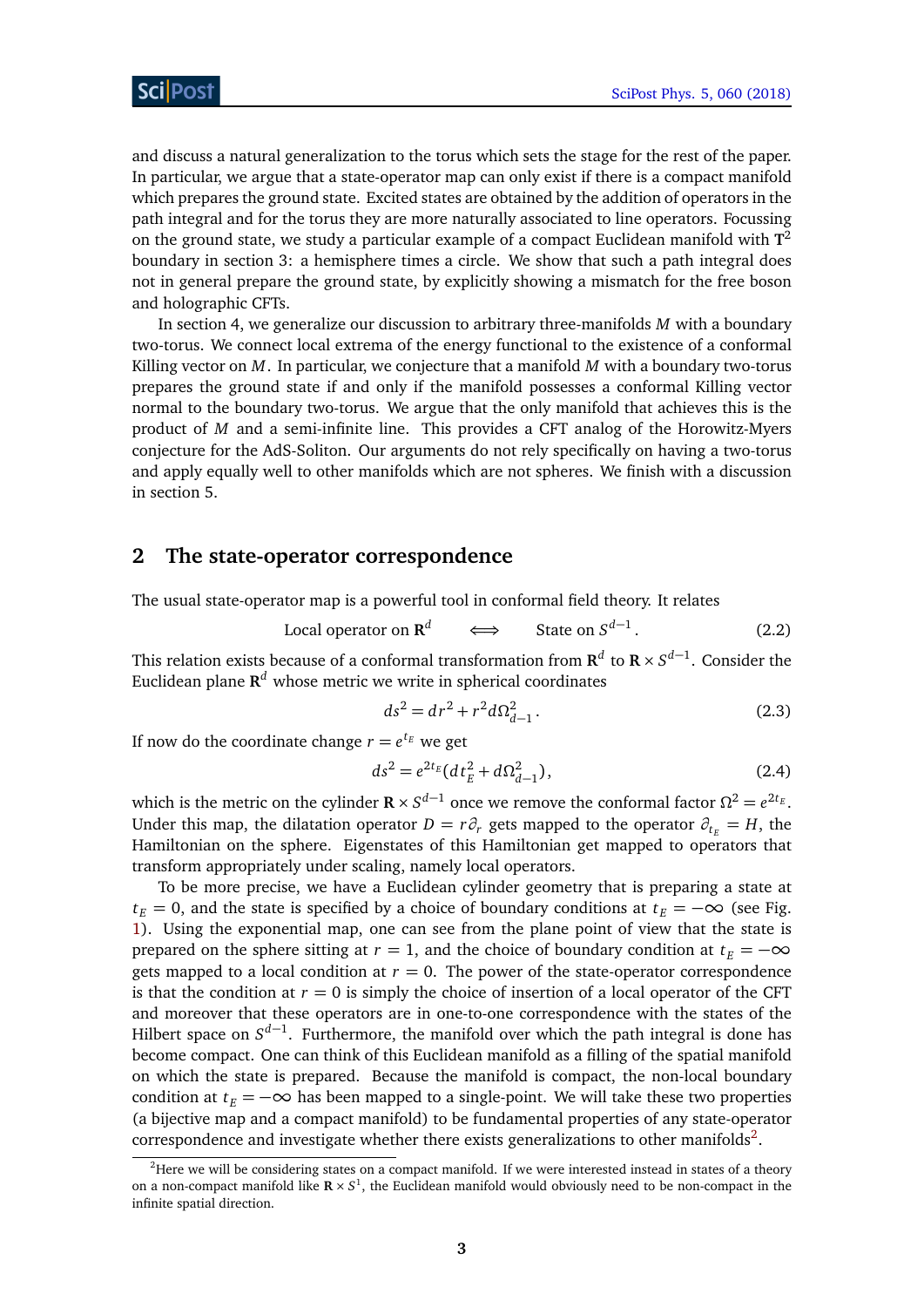<span id="page-4-1"></span>

Fig. 1: The state operator correspondence

We would like to emphasize that having a compact manifold is really a necessary condition for a state-operator correspondence to exist. It is obviously true that one can obtain generic states in the Hilbert space by considering a Euclidean path integral over a semi-infinite line once we pick appropriate boundary conditions at  $t_E = -\infty$ . These boundary conditions need to be specified at every single point along the spatial manifold. A state-operator correspondence is a much stronger statement: it can only emerge when that boundary condition is replaced by a new boundary condition on a manifold of lower dimension. In the case of the usual state operator correspondence, it replaces a boundary condition on *S d*−1 to that at a point. In this paper, the codimensionality of the operator will be different but it follows the same general principle.

For the sphere, the vacuum is prepared without the insertion of any operator. In particular, the vacuum is associated to the identity operator. It appears natural to postulate that in any generalization, the vacuum should be prepared by a compact Euclidean path integral without the insertion of any operator, and that excited states are built on top of the vacuum by adding operators in the path integral. For now, we will take this as an assumption and we will discuss the validity of this hypothesis in section 4. On general grounds, it is interesting to understand the set of states that can be generated by compact Euclidean path integral, particularly in the context of holography where the states in the gravitational dual are the no-boundary states à la Hartle-Hawking [[12](#page-21-1)]. In the end, whichever family of path integrals we propose, it must at least be able to produce the vacuum state. If not, the bijective map breaks down and the state operator correspondence with it.

#### <span id="page-4-0"></span>**2.1 A state-operator correspondence on the torus?**

We would like to understand how to generalize this notion of a state-operator correspondence to other spatial manifolds than *S d*−1 . In this paper, we will consider a particularly simple choice: the torus  $T^{d-1}$ . For simplicity, we will set  $d = 3$  and consider CFTs in three spacetime dimensions although the generalization to higher dimensions is straightforward.

The spatial manifold on which we want to prepare a state at  $t_E = 0$  will be  $T^2 = S^1_{L_1} \times S^1_{L_2}$ where  $2\pi L_{1,2}$  are the lengths of the two circles. We wish to understand the relation between states on this spatial manifold and the operator content of the theory.

States can be prepared by doing a path integral over a Euclidean manifold *M* with boundary *Σ*. The boundary of *M* is precisely the spatial slice of the theory on which the state lives. In our case the boundary is a two-torus. Different states are prepared by picking different manifolds *M*, or by the insertion of operators on any given *M*. They need not necessarily be local as we will see shortly. We emphasize again that we want the Euclidean manifold to be compact if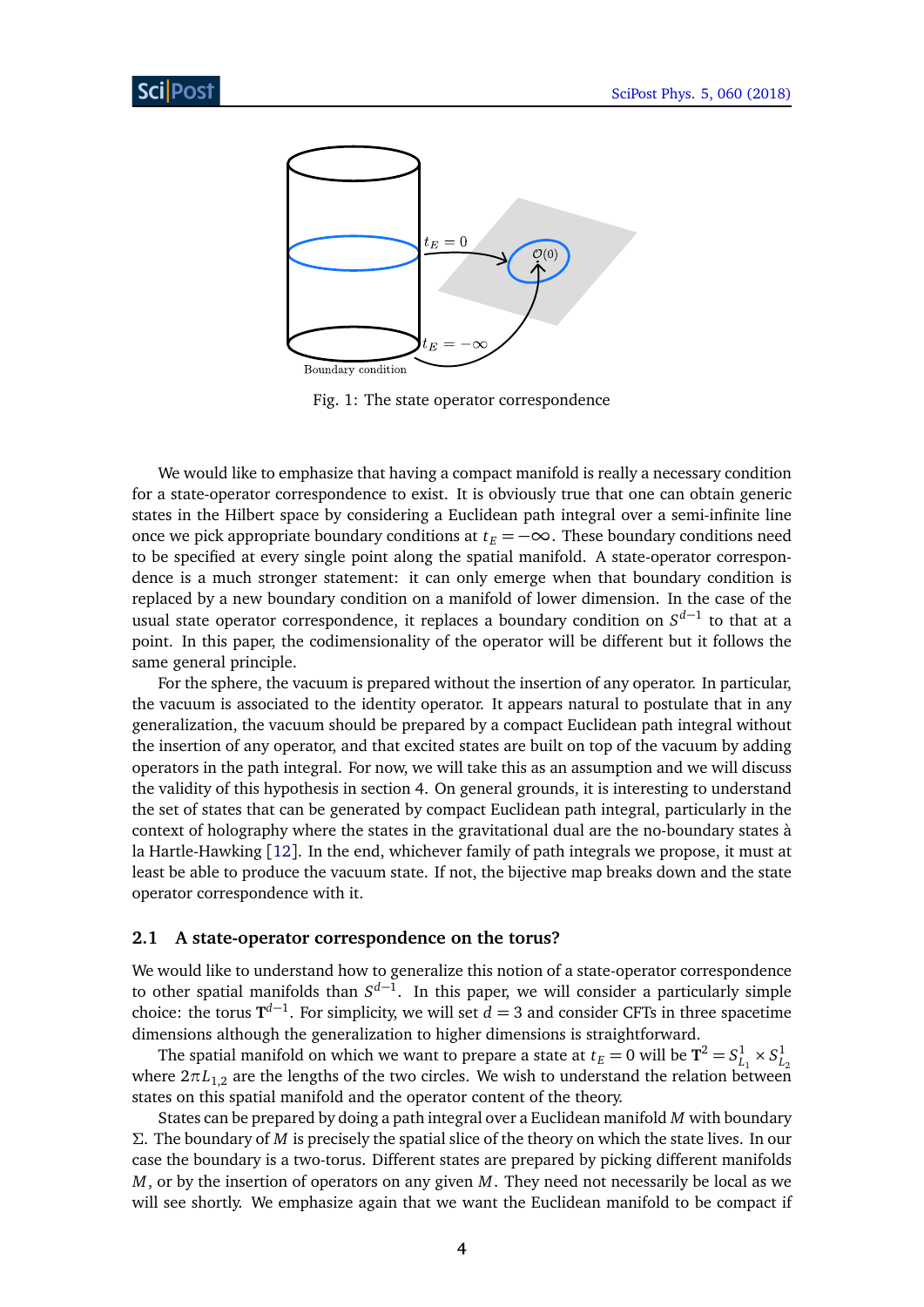<span id="page-5-1"></span>

Fig. 2: A picture of the potential line operator/state correspondence. The state is prepared on the boundary of the donut: the two-torus. We can path integrate inwards until we reach the center of the donut where the operator is inserted (the blue line).

there is any hope to associate states to operators.

A simple example of such a manifold *M* is the disk times a circle. This geometry is that of a donut and we can path integrate over it, with or without the insertion of operators, to produce a state on the two-torus.

The first observation is that states on the torus will more naturally map to non-local operators, contrarily to what happended on the sphere. To see this, imagine defining a state on the spatial torus. One can then path integrate inwards towards the "jelly" of the donut. Once we reach the center of the disk, we obtain some type of boundary condition there. This is depicted in Fig. [2.](#page-5-1) One can also work in the opposite direction: set a boundary condition at the center of the disk and path integrate outwards. This will yield a state on the spatial torus. It seems natural to associate the boundary conditions at the center of the disk to line operators: these operators are non-local, since they extend in the direction of the other circle, see Fig. [2.](#page-5-1) Since these line operators are defined by some local boundary condition for the fields of the theory, one can in principle use the same boundary conditions also to define line operators in flat space. It would be interesting to explore the properties of these line operators in more detail.

#### <span id="page-5-0"></span>**2.2 Vacuum state**

The first question to address is whether the map described above is really bijective. Can we produce an arbitrary state of the theory by inserting the appropriate line operator?[3](#page-5-2) We will address an easier version of this question: can we at least produce the vacuum state in such a manner? It is very tempting to associate this state to a path integral with no operator insertions, but with what filling of the two-torus?

Let us first discuss the usual way of preparing the vacuum in a QFT. If we consider the thermal partition function which is a path integral  $\textbf{T}^2 \times S^1,$ 

$$
Z(\beta) = \text{Tr}_{\mathbf{T}^2} e^{-\beta H},\tag{2.5}
$$

where  $\beta$  is the periodicity of the  $S^1$ , then we can isolate the contribution from the ground state by taking the zero temperature limit of *Z*(*β*). This means that *β* goes to infinity and hence the path integral is done over  $T^2 \times R$ . The semi-infinite cylinder therefore always prepare the vacuum in any QFT but it is non-compact. The question we would like to address is whether

<span id="page-5-2"></span><sup>3</sup>One could also in principle imagine inserting additional local operators elsewhere on *M*. Ideally, one would hope that such operators don't give additional states in the theory and that one can reduce their insertion to different line operators at the jelly by using some type of OPE between the local and line operators. It would be interesting to pursue this idea further but it will not be important in this work.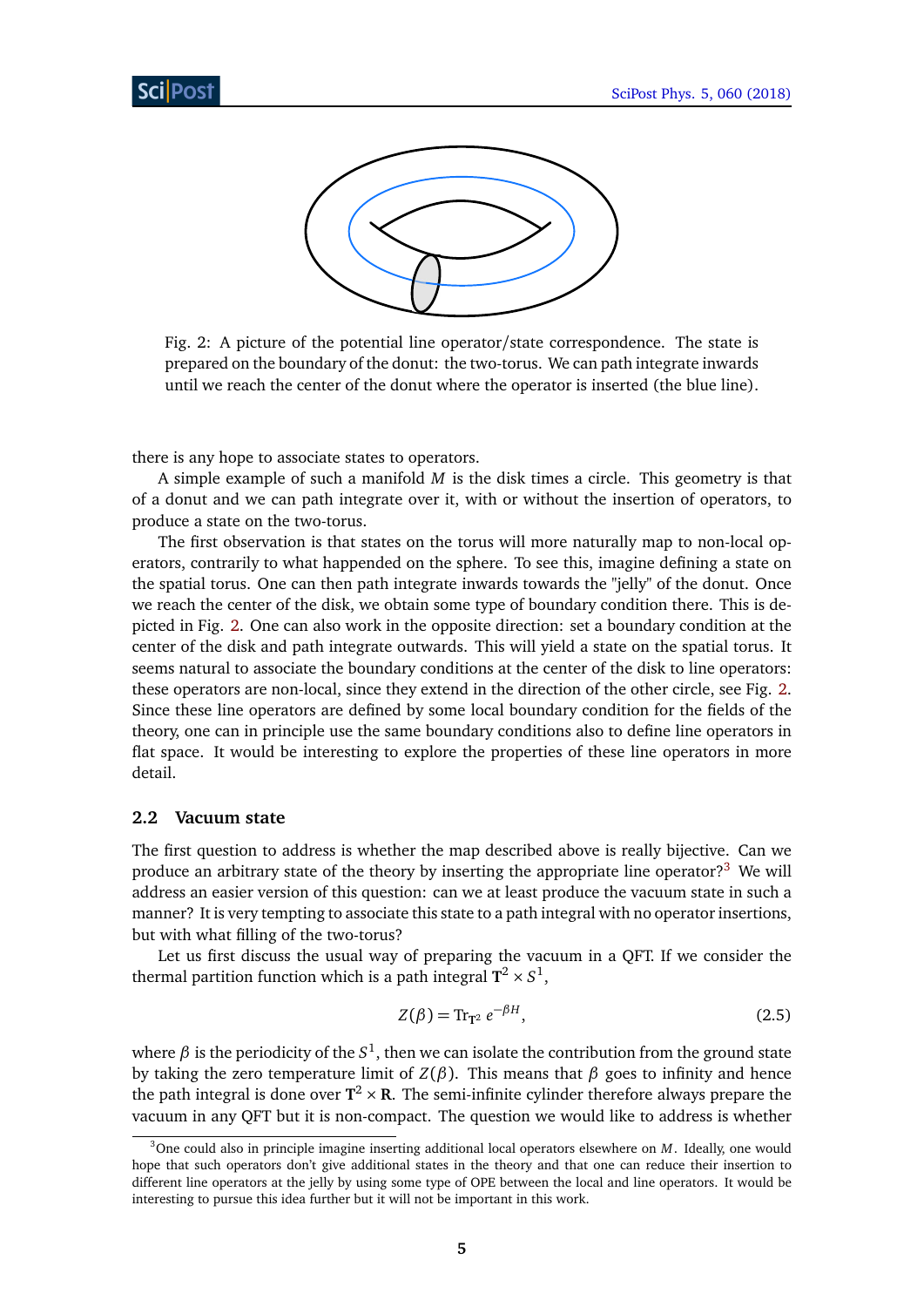<span id="page-6-1"></span>

Fig. 3: The manifold over which we path integrate, with the two circles forming the two-torus on which the state is prepared.

this is the only manifold that can achieve this. If we replace the torus by a sphere, we know that the semi-infinite cylinder is not the only manifold: there is also the half three-sphere. This occurs because the two manifolds are conformally related and is the essence of the stateoperator correspondence. We would like to find a similar setting for the torus states.

In the next section, we will warm up by discussing a particular example of a compact Euclidean manifold very similar to the one described above. Instead of taking a disc times a circle, we will consider a hemisphere times a circle. Usually, we want to have a Euclidean section on which we can smoothly glue a Lorentzian manifold to perform time evolution. A disc times a circle will result in a singularity at the junction, which will possibly introduce sources and/or singularities in the theory. A hemisphere on the other hand glues on smoothly in the sense that the metric will have continuous first derivatives. For the usual state-operator correspondence on the sphere, the disk and the hemisphere are related by a conformal transformation. This is no longer true on the torus, which leads us to directly consider the hemisphere filling.

### <span id="page-6-0"></span>**3 An example of a compact Euclidean filling: the hemisphere**

As explained in the previous section, this filling is a natural candidate to consider since it is compact and is very similar to the manifold that we know works for states on the sphere. Furthermore, out of all compact manifolds that fill the torus it is the one with the most symmetry. If the state-operator correspondence is to work, it seems logical to think that the path integral without the insertion of any operators produces the vacuum, and that the excited states are obtained by adding additional operators (local or not). We thus need to check whether our manifold produces the ground state.

Let us parametrize the filling by three angular coordinates  $(\phi_1,\theta,\phi_2)$ , as shown in Fig. [3](#page-6-1) and refer to this manifold as  $M_h$ . Suppose  $\ket{\psi}$  is the state we prepare by doing a path integral over  $M_h$ . A simple way to check whether  $|\psi\rangle$  will be the vacuum is to compare its energy to the ground state energy. With the chosen coordinates, the metric on *M<sup>h</sup>* is

$$
ds^{2} = L_{1}^{2}d\phi_{1}^{2} + L_{2}^{2}(d\theta^{2} + \sin^{2}\theta d\phi_{2}^{2}),
$$
\n(3.6)

where we  $\phi_i$  are angular coordinates running from 0 to  $2\pi$ ,  $\theta$  will take values from 0 to  $\pi$ . The energy of the state  $|\psi\rangle$  is

$$
E_{|\psi\rangle} = -L_1 L_2 \int d\phi_1 d\phi_2 \, \xi^\mu n^\nu \langle \psi | T_{\mu\nu} | \psi \rangle, \tag{3.7}
$$

where the minus sign comes from the fact that we are evaluating a Euclidean correlator whereas the energy is defined by integrating the stress tensor in Lorentzian signature. The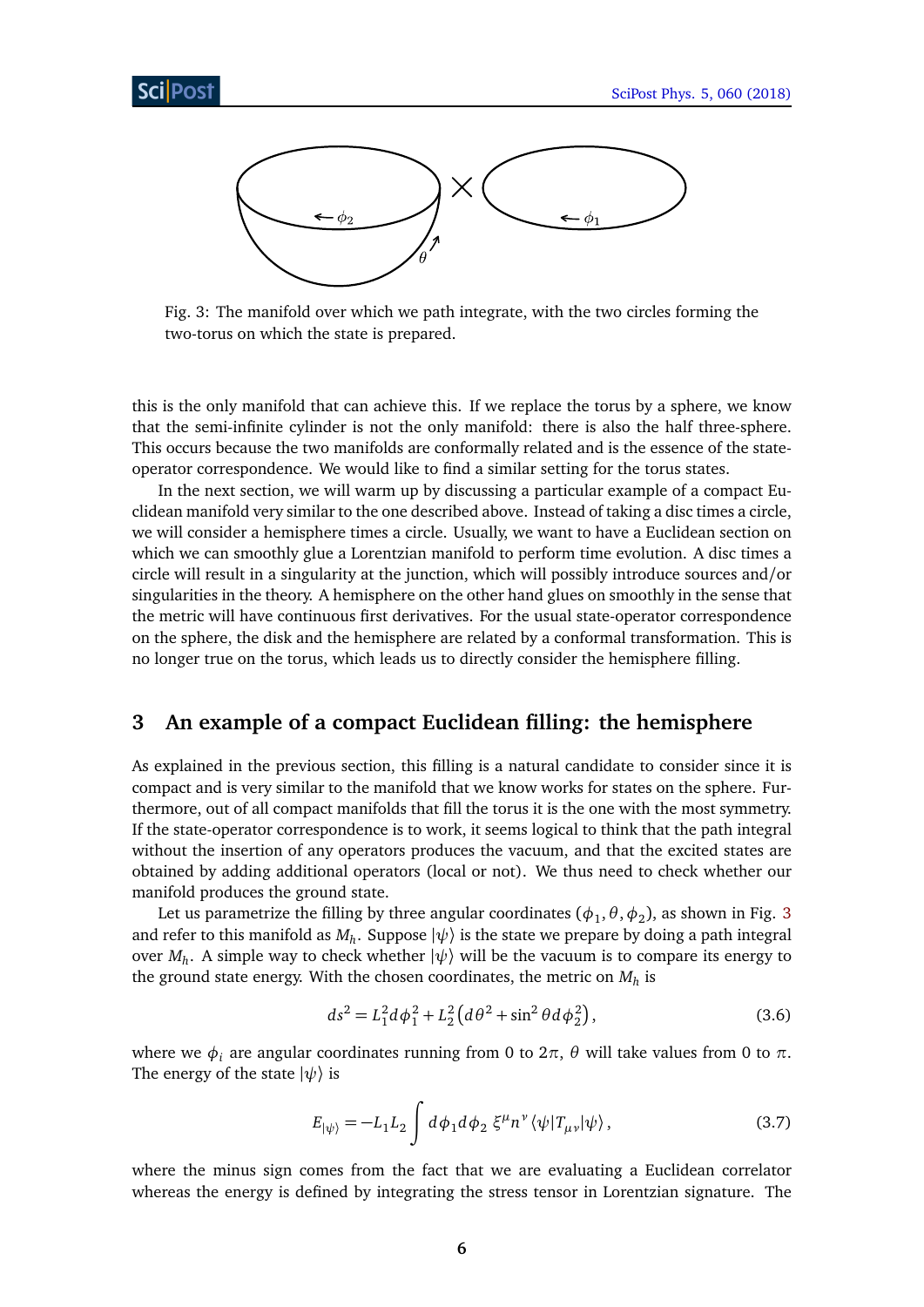vector ξ<sup>μ</sup> is a unit vector pointing in the direction in which we want to generate time translations and  $n^{\mu}$  is a unit vector orthogonal to the spatial slice. In this case, they are equal and read

<span id="page-7-0"></span>
$$
n^{\mu} = \xi^{\mu} = \frac{\partial_{\theta}}{L_2}.
$$
\n(3.8)

Note that the bra state is obtained by path integrating over the north pole down to the equator. The expectation value is then taken by computing the one-point function of the stress-tensor on the manifold  $S^1 \times S^2$ . The energy then becomes

$$
E_{|\psi\rangle} = -\frac{L_1}{L_2} \int d\phi_1 d\phi_2 \langle \psi | T_{\theta\theta}(\phi_1, \pi/2, \phi_2) | \psi \rangle.
$$
 (3.9)

We will now make the reasonable assumption that  $|\psi\rangle$  does not break translational symmetry along the  $S^1_{L_1}$ , nor does it break the rotational invariance along the  $\phi_2$  direction of the sphere. The integrals in equation  $(3.9)$  are then easily done and we obtain

<span id="page-7-1"></span>
$$
E_{|\psi\rangle} = -4\pi^2 \frac{L_1}{L_2} \langle T_{\theta\theta}(0, \pi/2, 0) \rangle . \tag{3.10}
$$

We can even go a step further by assuming rotational invariance on the sphere which gives

$$
T_{\theta\theta}(0,\pi/2,0) = T_{\phi_2\phi_2}(0,\pi/2,0). \tag{3.11}
$$

Using tracelessness of the stress tensor,

$$
T_{\theta\theta} + \frac{1}{\sin^2\theta} T_{\phi_2\phi_2} + \frac{L_2^2}{L_1^2} T_{\phi_1\phi_1} = 0,
$$
\n(3.12)

we can write

$$
\langle T_{\theta\theta}(0,\pi/2,0)\rangle = -\frac{1}{2}\frac{L_2^2}{L_1^2} \langle T_{\phi_1\phi_1}(0,\pi/2,0)\rangle.
$$
 (3.13)

Moreover, the energy of the state  $|\psi\rangle$  can also be interpreted in terms of a thermal energy on  $S^2 \times S^1$ 

$$
E_{\rm th} = -4\pi \frac{L_2^2}{L_1^2} \langle T_{\tau\tau}(0, \pi/2, 0) \rangle , \qquad (3.14)
$$

where we have replaced  $\phi_1$  by the imaginary time coordinate  $\tau$  to make this more transparent. This allows us to rewrite [\(3.10\)](#page-7-1) as

<span id="page-7-2"></span>
$$
E_{|\psi\rangle} = -\frac{\pi}{2} \frac{L_1}{L_2} E_{\text{th}}.
$$
\n(3.15)

We can actually build two different states, depending on which cycle we make contractable. In what follows, it will be more convenient to make the larger circle contractible but we can always consider either case. So far, we have connected the expectation value of the energy in a particular state to a thermal expectation value on the sphere. It is quite complicated to evaluate such an expression in general, since it is highly theory dependent. The Casimir energy on the torus is also highly theory dependent [[9](#page-20-6)] so there is still hope that they could match.

One important comment is that the thermal energy is necessarily positive in three dimensions since the vacuum energy on the sphere vanishes. This means the energy we have constructed is negative which is good since the Casimir energy on the torus is always negative. Whether it is negative enough to match the actual vacuum energy is still unclear at this point. To gain some insight, we will evaluate [\(3.15\)](#page-7-2) in two examples: holographic CFTs and the free boson. We are after a general state-operator correspondence valid in any CFT so we can test it in particular examples. Finding a single counter-example would be enough to invalidate the proposal for the manifold *M<sup>h</sup>* .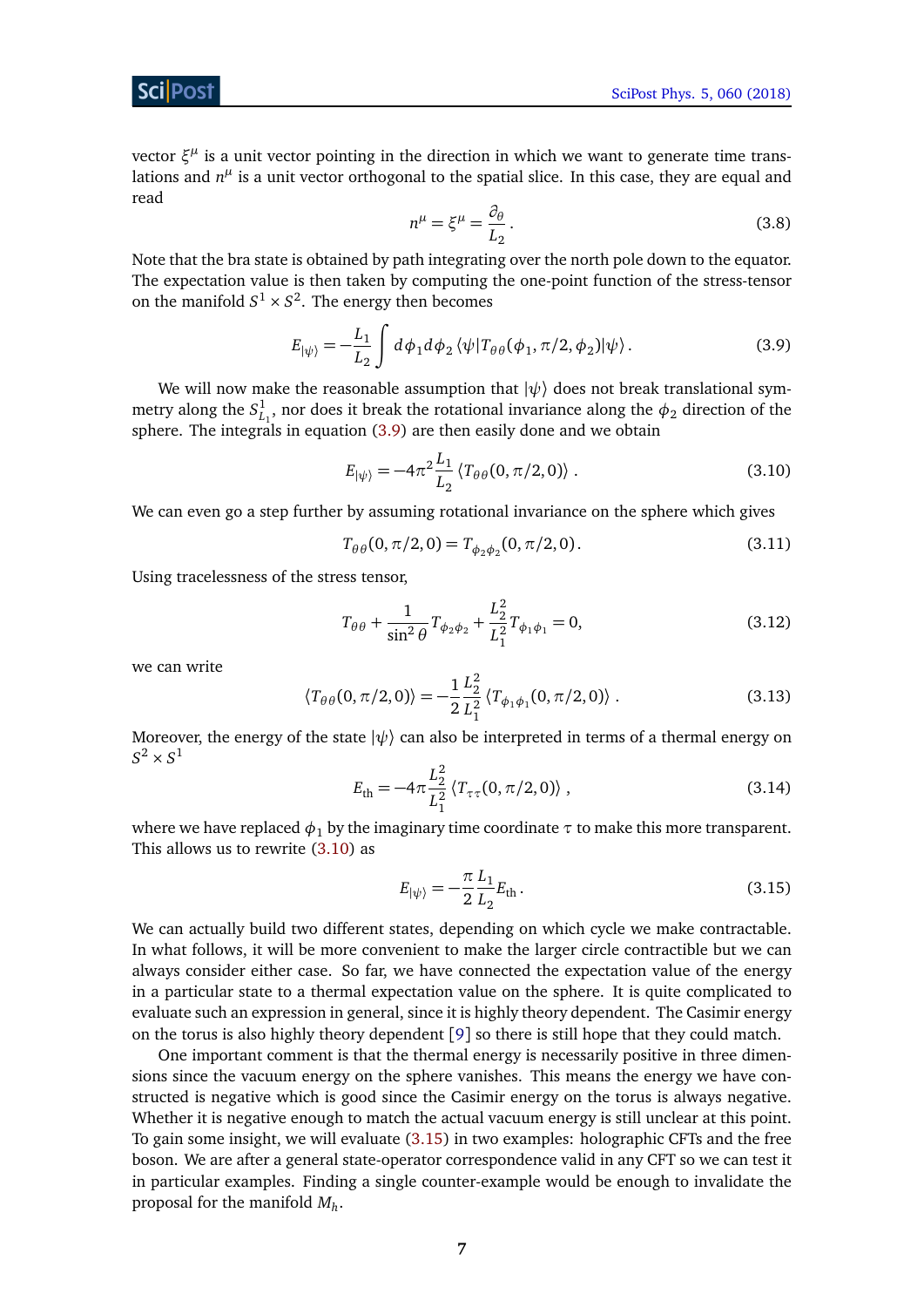#### <span id="page-8-0"></span>**3.1 Holographic CFTs**

For holographic field theories it is straightforward to check whether the state we prepared has a higher energy than the ground state energy on **T** 2 . We will assume the CFT to be dual to Einstein gravity. Starting with the ground state energy on the torus, the relevant solution to the equations of motion is the AdS-Soliton [[13](#page-21-2)]. The metric is

$$
ds^{2} = -\frac{r^{2}}{\ell_{AdS}^{2}}dt^{2} + \frac{\ell_{AdS}^{2}dr^{2}}{r^{2}(1 - (L_{1}/r)^{3})} + r^{2}(1 - (L_{1}/r)^{3})dx_{1}^{2} + \frac{r^{2}}{\ell_{AdS}^{2}}dx_{2}^{2}.
$$
 (3.16)

<span id="page-8-2"></span>This geometry is the dominant solution for  $L_1 < L_2$ . We can easily extract the Casimir energy:

$$
E_0(L_1, L_2) = -\frac{2\pi \ell_{AdS}^2}{27G_N} \frac{L_1 L_2}{L_1^3}.
$$
\n(3.17)

The factor of  $\ell_{AdS}^2/G_N$  means the energy is of order  $N^2$ .

We now compare this result to the thermal energy of the state  $|\psi\rangle$  on  $S^2_{L_2}$ . This is equivalent to computing the energy of either an AdS-Schwarzschild black hole or thermal AdS, depending on the value of  $L_1/L_2$ . If the size of  $1/L_1$  is smaller then the Hawking-Page temperature, we are dealing with thermal AdS in the bulk which has energy of order  $\mathcal{O}(1)$ . This can never give the ground state energy as it doesn't scale with *N*. We are thus left with states prepared on a torus with  $1/L_1$  larger then  $T_{HP}$ . Their energy is given by the energy of a black hole in  $AdS_4$ . The metric of such a black hole is given by

$$
ds^{2} = f(r)d\tau^{2} + \frac{dr^{2}}{f(r)} + r^{2}d\Omega_{2},
$$
\t(3.18)

where

<span id="page-8-3"></span>
$$
f(r) = 1 + \left(\frac{r}{\ell_{AdS}}\right)^2 - \frac{2MG_N}{r}.
$$
 (3.19)

This black hole has mass *M*, which is related to the thermal energy on  $S_{L_2}^2$  as  $E_{\text{th}} = \frac{\ell_{AdS}}{L_2}$  $\frac{AdS}{L_2}M$  . The goal is now to express *M* in terms of the periodicity of *τ*. This is most easily done by first solving  $2\pi L_1 = 4\pi/f'(r)|_{r=r_h}$  in terms of  $r_h$  and then using that in the expression for *M* as a function of *r<sup>h</sup>* . To compare, we form the ratio between the Casimir energy in equation [\(3.17\)](#page-8-2) and the energy of the state  $|\psi\rangle$  given in [\(3.15\)](#page-7-2):

$$
R(\alpha) = \frac{E_{|\psi\rangle}}{E_0} = \frac{1}{4} \left( 2 + 2\sqrt{1 - 3\alpha^2} + 3\alpha^2 \sqrt{1 - 3\alpha^2} \right),
$$
\n(3.20)

where  $L_1 = \alpha L_2$ . This function is bounded from above by 1, see Fig. [4\(a\),](#page-9-0) proving that the Casimir energy is always lower then the energy of the state we are preparing. We can get very close to the ground state by going to very high temperatures (small *L*<sup>1</sup> ), but we will never reach it without pinching off the torus.

#### <span id="page-8-1"></span>**3.2 Free boson**

We can repeat the above analysis for a massless (but conformally coupled) free boson. Equation [\(3.15\)](#page-7-2) instructs us to compute the expectation value of the energy for a free boson on the 2-sphere with radius  $L_2$  at inverse temperature  $2\pi L_1.$  To do so, we first compute the partition function. It is given by  $[14]$  $[14]$  $[14]$ 

$$
Z = \prod_{l=0}^{\infty} \left( \frac{1}{1 - e^{-2\pi L_1 (l+1/2)/L_2}} \right)^{2l+1},\tag{3.21}
$$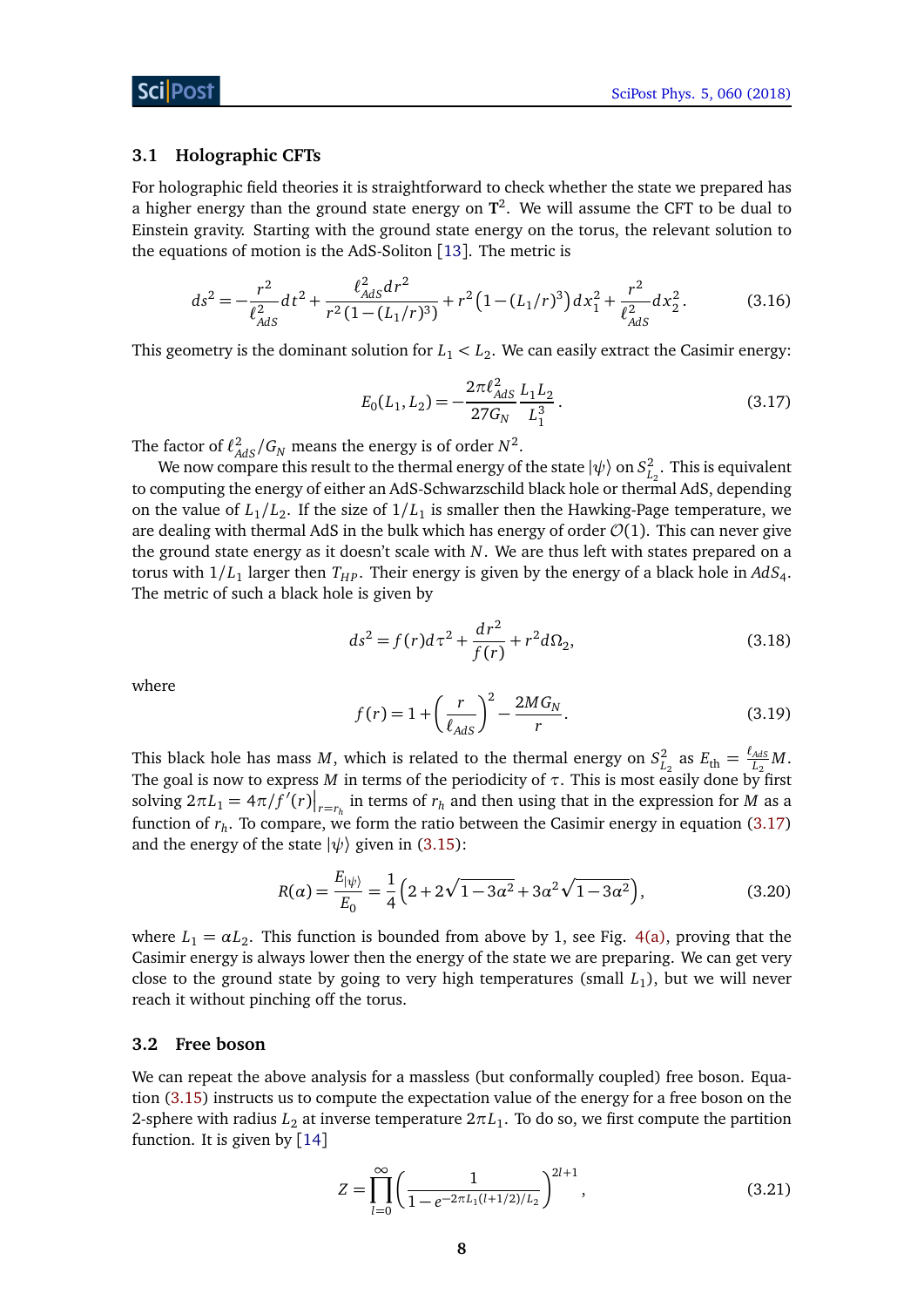<span id="page-9-0"></span>

Fig. 4: Ratios *R* plotted as a function of the ratio of the two circle lengths  $\alpha = L_1/L_2$ for (a) a Holographic CFT, [\(3.20\)](#page-8-3), and (b) for a free boson where we summed [\(3.22\)](#page-9-1) up to  $l = 200$ . The fact that *R* shoots up near  $\alpha = 0$  in (b) is a consequence of this finite sum.

<span id="page-9-1"></span>with *l* the orbital angular momentum. The energy is given by  $E_{\text{th}} = -\frac{1}{2\pi}$  $\frac{1}{2\pi}\partial_{L_1} \log Z$  and so we have

<span id="page-9-3"></span>
$$
E_{\rm th} = \frac{1}{2L_2} \sum_{l=0}^{\infty} (2l+1)^2 \frac{e^{-2\pi L_1(l+1/2)/L_2}}{1 - e^{-2\pi L_1(l+1/2)/L_2}}.
$$
(3.22)

We should compare this energy to the Casimir energy of the free boson on the torus. This was calculated, for example in [[15](#page-21-4)] and reads<sup>[4](#page-9-2)</sup>

$$
E_0(L_1, L_2) = -L_1 L_2 \pi \left( \frac{\zeta(3)}{4\pi^3 L_1^3} + \frac{1}{12\pi L_1 L_2^2} + \frac{2}{\pi^2 L_1^2 L_2} \sum_{m,n=1}^{\infty} \frac{n}{m} K_1 \left( \frac{2\pi n m L_2}{L_1} \right) \right), \tag{3.23}
$$

where  $K_1$  is the modified Bessel function of the second kind. We can evaluate the ratio  $R=\frac{E_{\ket{\psi}}}{E_0}$  $E_{\mathcal{G}}$ numerically, which results in Fig.  $4(b)$ . We see that the ratio is always smaller than one. It only approaches unity in the infinite temperature limit as in the holographic example. In fact, we can see that the two agree at infinite temperature by calculating the expectation value of the energy exactly in the limit of infinite temperature. Replacing the sum in [\(3.22\)](#page-9-1) by an integral, we obtain  $E_{\text{th}} = \frac{\zeta(3)L_2^2}{2\pi^3 L_1^3}$  which matches the Casimir energy in the limit of infinite  $L_2$  once we apply [\(3.15\)](#page-7-2).

Our examples clearly demonstrate that the state prepared by the Euclidean path integral over the hemisphere times a circle does not in general prepare the ground state in a CFT. We have established this result by considering two explicit counter-examples. One may ask whether the path integral without any operator insertions is really the right thing to do to prepare the vacuum. This was the case for states on the sphere but it could turn out to be different here. We will comment on this issue in the discussion section.

Nevertheless, the example studied in this section should illustrate some obstructions to constructing a state-operator correspondence for the torus. One may of course wonder whether this resulted from making a poor choice of compact Euclidean manifold. We picked the manifold satisfying our criteria with the most symmetry, but perhaps a different manifold can produce the vacuum. In order to disprove the existence of a state-operator correspondence, one cannot restrict oneself to a single compact Euclidean manifold. In the following section, we explore more general compact manifolds and see how some of the results given above generalize.

<span id="page-9-2"></span><sup>&</sup>lt;sup>4</sup>This expression is symmetric under the exchange of  $L_1$  and  $L_2$ , but only implicitly so.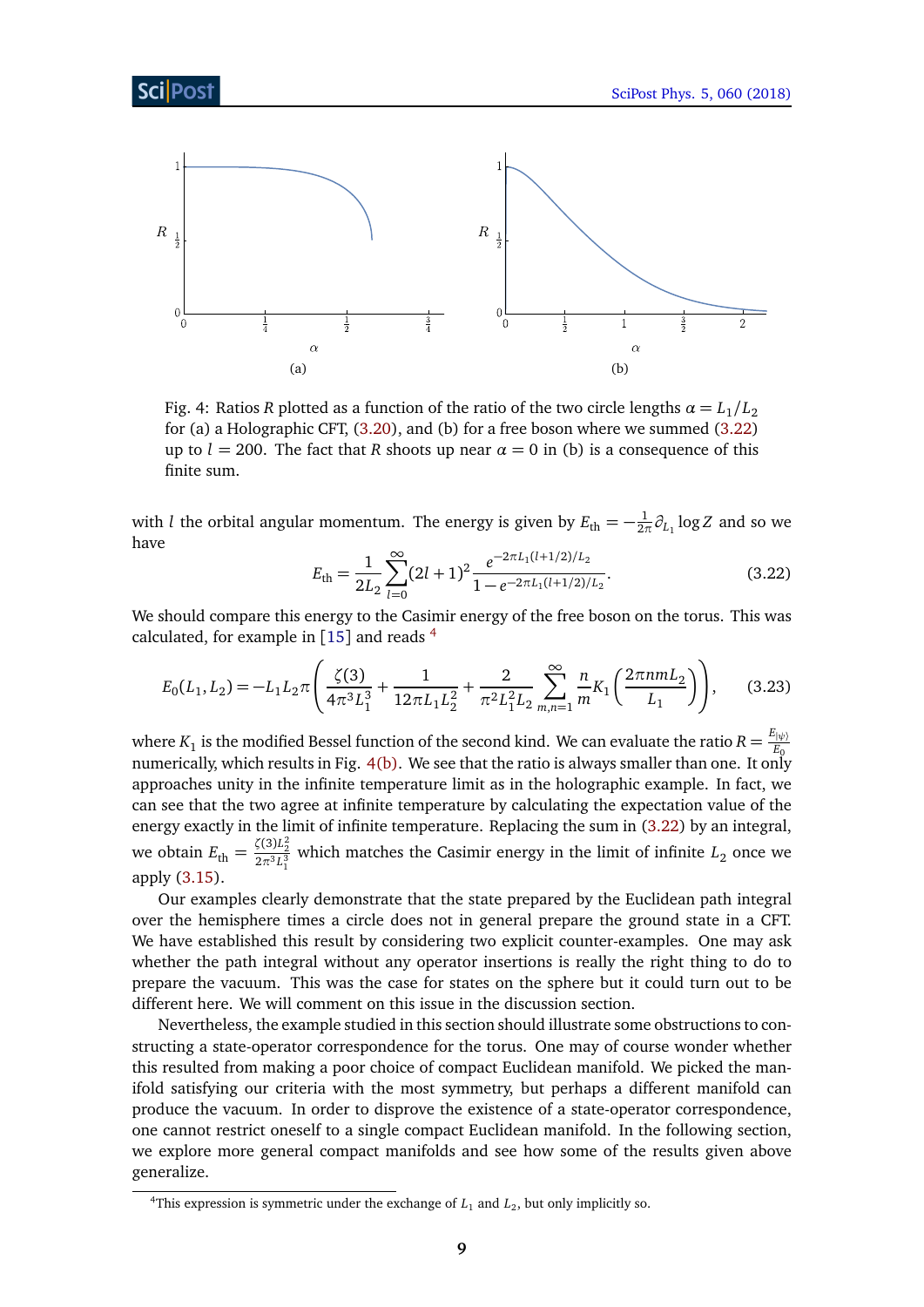# <span id="page-10-0"></span>**4 General Manifolds**

In order to disprove the existence of a state-operator map for CFTs on a torus, it is enough to show that there is no compact Euclidean manifold *M* with boundary  $\partial M = \mathbf{T}^2$  that prepares the ground state of the theory. If a manifold can produce the ground state, it means that it extremizes the energy functional. When  $M$  becomes  $\mathbf{R}_{+} \times \mathbf{T}^{2}$ , the energy functional must reach a global minimum, since this manifold prepares the ground state in any QFT. The question now is whether other manifolds can also prepare this state. In this section, we tie this question to the existence of a conformal killing vector for the manifold *M*. We will argue that a manifold extremizes the energy functional if and only if the manifold *M* possesses a conformal killing vector normal to the two-torus. In this section, we prove one direction of the statement and give evidence for the other.

### <span id="page-10-1"></span>**4.1 Trying to Prepare the Vacuum with General 3-manifolds**

Consider an arbitrary Euclidean manifold *M* with boundary  $\partial M = \Sigma = \mathbf{T}^2$  on which the CFT state lives<sup>[5](#page-10-2)</sup>. The energy functional is given by

<span id="page-10-4"></span>
$$
\mathcal{E}[M] = \int_{\Sigma} d\Sigma^{\nu} \xi^{\mu} \langle T_{\mu\nu} \rangle. \tag{4.24}
$$

This quantity depends significantly on *M* since the choice of *M* selects a particular (ket) state in which the stress tensor one-point function is evaluated. The bra state is prepared using the orientation reversed version of *M*, denoted by  $\overline{M}$ . This manifold is glued to *M* along  $\Sigma$ . The vector *ξ* is normal to **T** 2 , and points in the direction in which we want to generate time translations. We want the vector  $\xi^{\mu}$  to be normal to the two-torus as well in order to assure a smooth gluing to a Lorentzian manifold. As before, we will assume that the manifold can be glued to the Lorentzian manifold  $\Sigma \times \mathbb{R}_+$  in such a way that the metric has continuous first derivatives.

We would like to investigate the behaviour of this functional when we insert additional operators in the path integrals by turning on a source  $h$  for the operator  $\mathcal O$  as

<span id="page-10-3"></span>
$$
\exp\left(\epsilon \int_M d^3x \sqrt{g} h(x) \mathcal{O}(x)\right). \tag{4.25}
$$

Keeping the linear order in  $\epsilon$ , this provides a set of first order variations of the energy functional. Note that the shape variations of *M* are also included in [\(4.25\)](#page-10-3) as they correspond to insertions of the stress tensor.

A necessary condition for a state to be the vacuum is that it minimizes the energy functional [\(4.24\)](#page-10-4). For it to be a local minimum, the first order variations of [\(4.24\)](#page-10-4) need to vanish. The first order variations of [\(4.24\)](#page-10-4) have two contributions, one coming from the bra state where  $\mathcal O$  is inserted on  $\overline M$  and another where it is inserted on  $M$ . Since the sources are real and the set-up has a reflection symmetry through *Σ*, both contributions are equal so we can consider only sources inserted on *M* and multiply the result by a factor of 2. We thus obtain

$$
\delta E = 2\epsilon \int_{\Sigma} d\Sigma^{\nu} \int_{M} d^{3}x \sqrt{g} \xi^{\mu} h(x) \left\langle T_{\mu\nu}(y) \mathcal{O}(x) \right\rangle_{\text{con}}.
$$
 (4.26)

In the above expression, *y* is a coordinate on  $\Sigma$  and only the connected part of the correlation function remains. The condition that the first order variations of the state need to vanish requires the integrated correlation function above to vanish.

<span id="page-10-2"></span> $5$ The generalization to other manifolds than  $T^2$  and other dimensions is straightforward.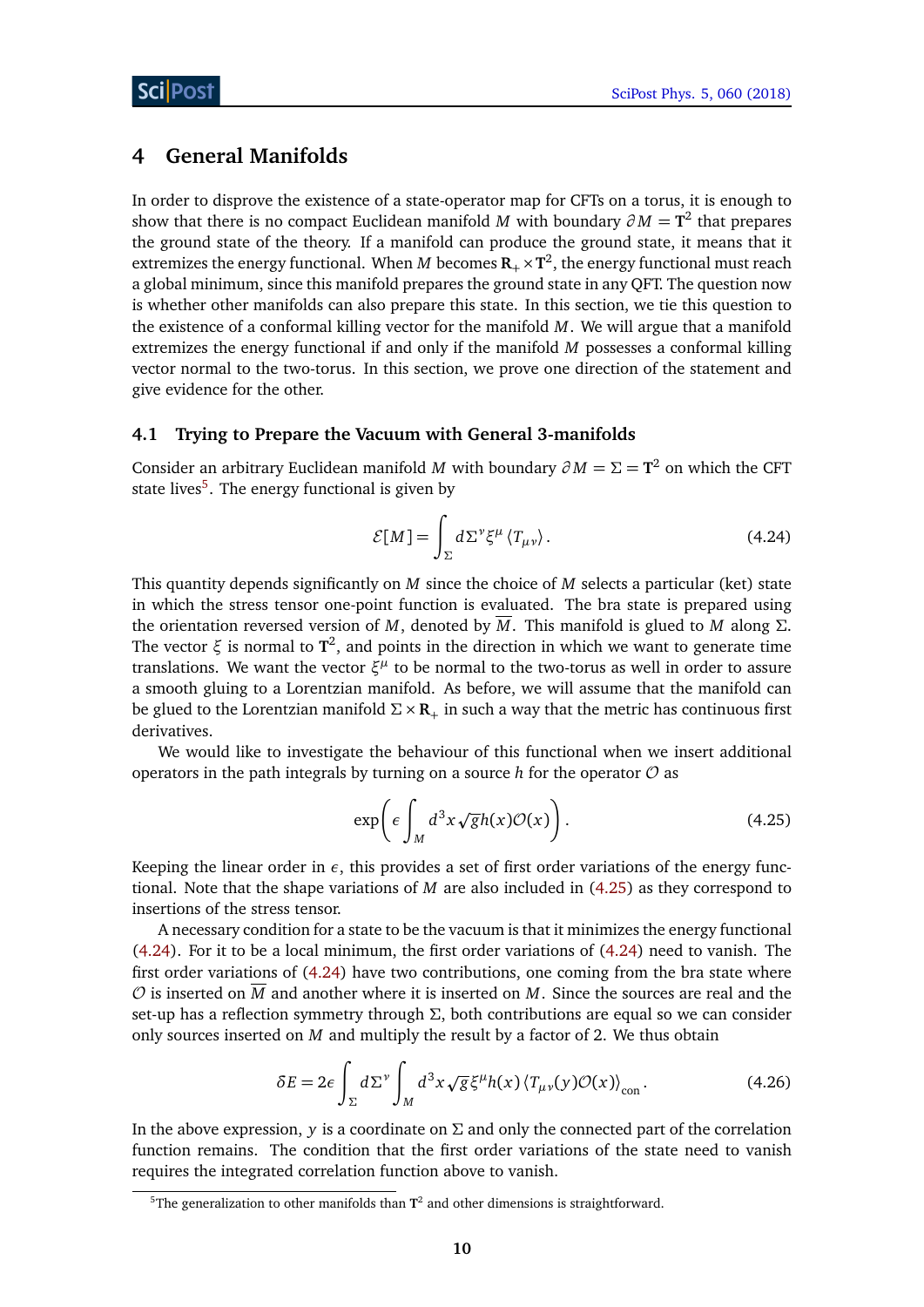<span id="page-11-0"></span>

Fig. 5: a) Manifold  $M = \mathbf{R}_{+} \times \mathbf{T}^{2}$ , which prepares the ground state. This manifold has a Killing vector *ξ* along the *τ* direction. The stress tensor *Tττ* is integrated over the torus (red shaded region). To consider the effect of an operator insertion, we have inserted one at  $\tau = \tau_*$ . b) We can deform the region of integration of  $T_{\tau\tau}$  from *Σ*1 to *Σ*<sup>2</sup> . We pick up a bulk contribution from integration over the blue region *B* between  $\Sigma_1$  and  $\Sigma_2$ . This contribution vanishes when there is a conformal Killing vector.

It seems impossible to get them to vanish in an arbitrary CFT for arbitrary operator  $\mathcal O$  and source *h* without a symmetry argument. In other words, it seems too much to ask that they vanish for dynamical reasons, so it must come from a kinematical argument tied to *M*. Can we find a manifold that achieves this? Let us start with the manifold that we know for sure prepares the vacuum, namely  $\mathbf{R}_{+} \times \mathbf{T}^{2}$ . In this case, the vector *ξ* is simply the generator of time translations *∂τ*, where *τ* is the direction along **R**. In this case, *ξ* is a conformal killing vector which has significant consequences. Consider an operator insertion at a time  $\tau = \tau_*$ (with delta function source) while the stress tensor is inserted at  $\tau = 0$ , see Fig. [5.](#page-11-0)

Since *ξ* is a Killing vector, we can move the position of the stress-tensor to whichever slice we want in *M*. To see this, consider

<span id="page-11-2"></span>
$$
\delta E = 2\epsilon \int_{\Sigma_1} d\Sigma^{\nu} \xi^{\mu} \left\langle T_{\mu\nu} \mathcal{O}(\tau = \tau^*) \right\rangle_{\text{con}}
$$
  
= 
$$
2\epsilon \int_{\Sigma_2} \xi^{\mu} \left\langle T_{\mu\nu} \mathcal{O}(\tau = \tau^*) \right\rangle_c d\Sigma^{\nu} - 2\epsilon \int_B d^3x \nabla^{\nu} \left( \xi^{\mu} \left\langle T_{\mu\nu} \mathcal{O}(\tau = \tau^*) \right\rangle_c \right).
$$
 (4.27)

The second term vanishes if *ξ* is conformal Killing, by tracelessness and conservation of the stress-tensor <sup>[6](#page-11-1)</sup>. This means we can move the position of the stress-tensor to any  $\Sigma_2$  at no cost. In particular, we can deform the contour to the part of the manifold where no operator is inserted, namely  $\bar{M}$ . Recall that there were two terms in the first order variation, one coming from an operator inserted in *M* and one from  $\overline{M}$ . Since they are equal, we have written the total contribution as twice that of the contribution where the operator is in *M*. Since no operator is inserted in  $\overline{M}$ , we can move the stress-tensor arbitrarily far away from the operator  $\mathcal O$  where the contribution gives  $\delta E = 0$ .

<span id="page-11-1"></span><sup>6</sup>This is the only part of our arguments that cares about the dimension. In odd dimensions, there is no anomaly. In even dimensions, we could pick up the contribution from the anomaly. However, this will make it even harder to get the variations to vanish if anything so we don't believe that is particularly important.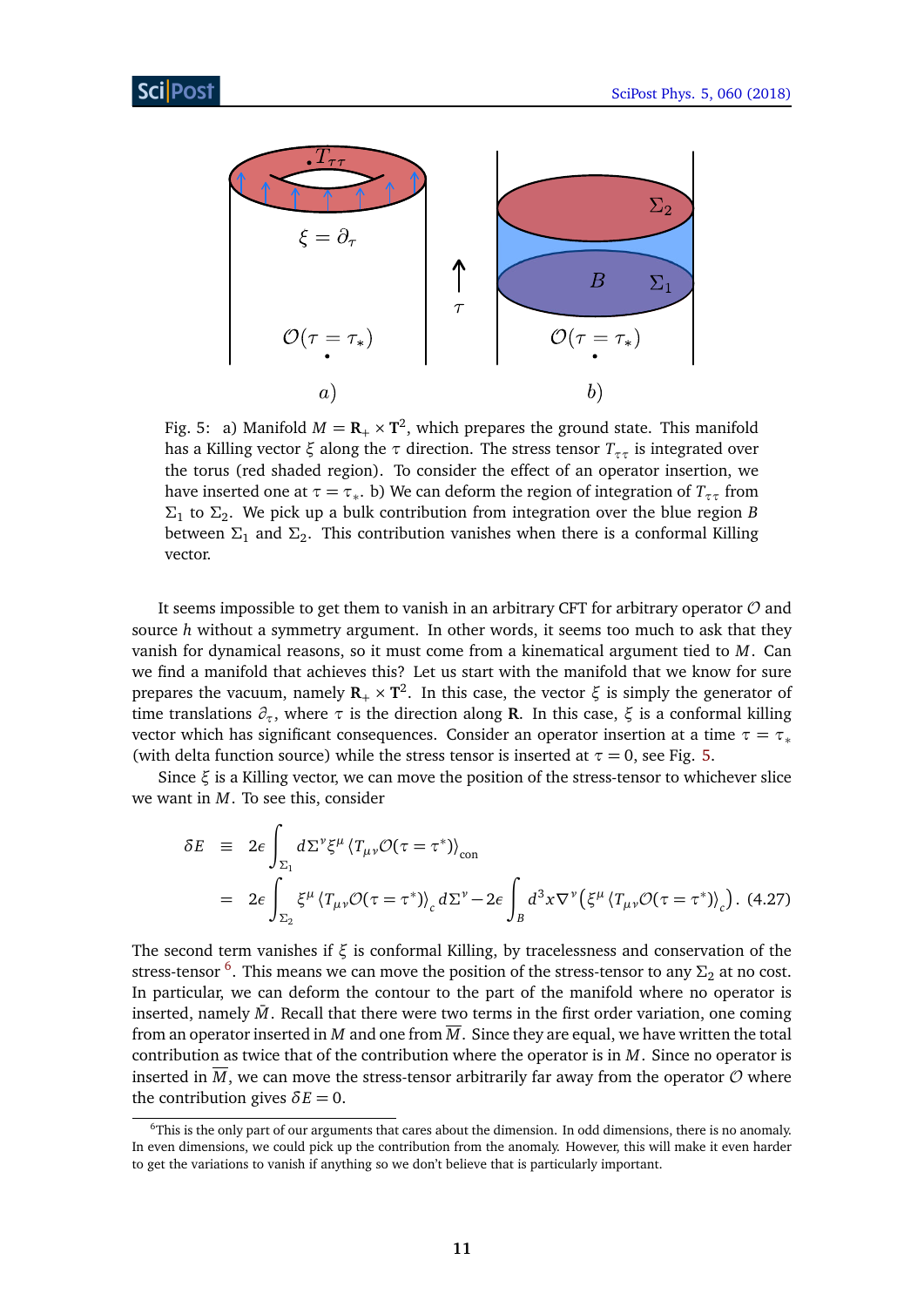<span id="page-12-1"></span>

Fig. 6: We can deform the contour from  $\Sigma$  to  $\tilde{\Sigma}$  at no extra cost. If the manifold is compact, we can deform it to the tip where it shrinks to zero.

#### <span id="page-12-0"></span>**4.2 Conformal killing vector implies local extremum**

Now consider a general Euclidean manifold. We will first show that if the manifold possesses a conformal killing vector normal to *Σ*, then all the first order variations vanish. The proof goes as follows: a conformal killing vector allows us to deform the contour at no cost, following the flow set by the vector. If the manifold is non-compact, we can always deform the contour arbitrary far away which makes the first order variation vanish. If the manifold is compact and smooth, some cycle must shrink to zero-size somewhere. By deforming the contour to that point, we can get the first term in [\(4.27\)](#page-11-2) to vanish. This is illustrated in Fig. [6.](#page-12-1) The existence of a conformal Killing vector provides us with a symmetry argument of why the correlators should vanish. In terms of Killing vectors that satisfy our boundary condition, the manifold  $M = \mathbf{R}_{+} \times \mathbf{T}^{2}$  is the only possible choice. If the vector is only conformal Killing, there is more room. The question becomes understanding which three-manifolds with a **T** 2 boundary have a conformal Killing vector with the appropriate boundary conditions.

Before going further, it is important to specify precisely what we mean with shrinking the contour to zero size. There are two options: either we shrink a one-cycle along a onedimensional manifold (like for the hemisphere state) or we shrink a two-cycle. In mathematics, the formal notion of shrinking one-cycles in the manifold *M* with boundary *Σ* is compressibility and  $M = S^1 \times D^2$  is the only topology that has a compressible boundary torus where one of the torus cycles shrinks to zero. All other topologies have an incompressible boundary and are called Haken manifolds. We will now show that manifolds with topology  $S^1 \times D^2$  cannot have a conformal Killing vector normal to the boundary.

First, we show that only two-cycles can shrink along a conformal Killing vector flow. The place where any cycle shrinks must be a fixed point of the conformal Killing vector flow. Locally, the manifold *M* is  $\mathbb{R}^3$  which has an  $SO(4,1)$  worth of conformal Killing vectors. The only ones that have converging field lines are the vector fields corresponding to scale and special conformal transformations. The fixed points of those flows are always isolated points. They can never be submanifolds. To see this more clearly, imagine trying to shrink a one-cycle along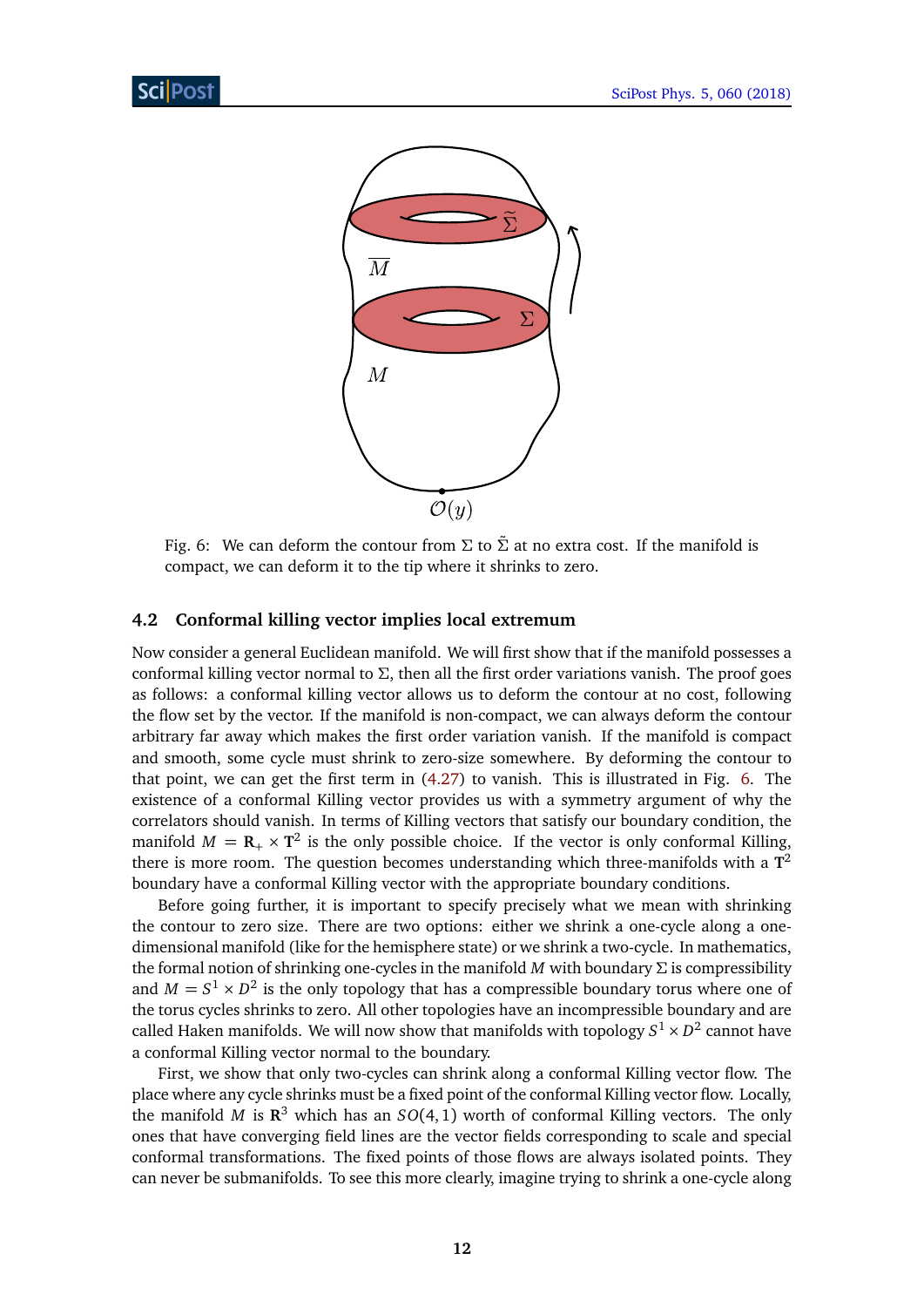ScilPos<sup>.</sup>

a conformal Killing vector flow. Near the point where the cycle shrinks the metric is

$$
ds^2 = dx_{\parallel}^2 + dr^2 + r^2 d\phi^2,
$$
\t(4.28)

where  $x_{\parallel}$  is a non-shrinking direction. Moving along the shrinking direction *r* is not a conformal Killing direction. If we try to make a conformal transformation, we find

$$
ds^{2} = r^{2} \left( \frac{dx_{\parallel}^{2}}{r^{2}} + \frac{dr^{2}}{r^{2}} + d\phi^{2} \right) = e^{2\xi} \left( \frac{dx_{\parallel}^{2}}{e^{2\xi}} + d\xi^{2} + d\phi^{2} \right),
$$
 (4.29)

for *r* = *e ξ* . The direction *ξ* is only a conformal Killing direction if we get rid of *x*|| and replace the circle by a two-sphere.

Having seen that the only way to shrink cycles along a conformal Killing direction is with two-spheres, we can now show that there are no compact manifolds with a conformal Killing vector orthogonal to *Σ*. This follows from the fact that smooth conformal Killing vector flows cannot change topology. Since the topology on *Σ* is that of a torus, we cannot smoothly deform it to a two-sphere that shrinks to zero-size along a conformal Killing vector flow as that would alter the Euler characteristic of *Σ*. This completes the proof. The only manifold that has an appropriate conformal Killing vector is therefore  $M = \mathbf{R}_{+} \times \mathbf{T}^{2}$ , or manifolds in the same conformal class.

Thus far, we have proved that given a manifold *M* with an appropriate conformal Killing vector, all first order variations vanish and we have a local extremum of the energy functional. Furthermore, we showed that this cannot be accomplished on a compact manifold. In order to prove that the vacuum cannot be obtained from a compact manifold, we would still need to establish the converse, namely that a local extremum implies the existence of a conformal Killing vector. We were unfortunately not able to prove this, but we give heuristic argument in the following subsection.

#### <span id="page-13-0"></span>**4.3 Local extremum implies existence of a conformal Killing vector?**

We would now like to prove the converse, namely that if all first order variations vanish, then the compact manifold *M* must have a conformal killing vector with the appropriate boundary conditions. Our starting point is therefore that for the state prepared by *M* we have

<span id="page-13-2"></span><span id="page-13-1"></span>
$$
\int_{\Sigma} d\Sigma^{\nu} \xi^{\mu} \left\langle T_{\mu\nu}(x) \mathcal{O}(y) \right\rangle_{\text{con}} = 0 \tag{4.30}
$$

for all  $O$  and all insertion points. We also assume that  $\langle T_{\mu\nu}(x)O(y)\rangle_{\text{con}} \neq 0$  for any operator  $\mathcal O$  irrespective of its insertion point. In other words, the reason why the integrated two point function vanishes should have a purely kinematical origin rather than dynamical. It is possible that in a particular CFT, these two point functions vanish for arbitrary operator  $\mathcal O$  and arbitrary insertion points. Although extremely unlikely, we have not been able to prove it so it remains logically possible. We will therefore take it to be an assumption. Even with this assumption, we will not be able to formally prove the existence of a conformal Killing vector, but we will give some heuristic arguments.

The first argument goes as follows. Extend the vector field  $\xi^{\mu}$  to an arbitrary vector field *ξ*ˆ*<sup>µ</sup>* on *M*, see Fig. [7,](#page-14-1) and then deform the contour to the point where a cycle shrinks. We can use Stokes theorem to convert the integral in [\(4.30\)](#page-13-1) to an integral over *M*,

$$
0 = \int_{\Sigma} d\Sigma^{\nu} \xi^{\mu} \left\langle T_{\mu\nu}(x) \mathcal{O}(y) \right\rangle_{\text{con}} = \int_{M} d^{3}x \sqrt{g} (\nabla^{\mu} \hat{\xi}^{\nu}) \left\langle T_{\mu\nu}(x) \mathcal{O}(y) \right\rangle_{\text{con}}, \tag{4.31}
$$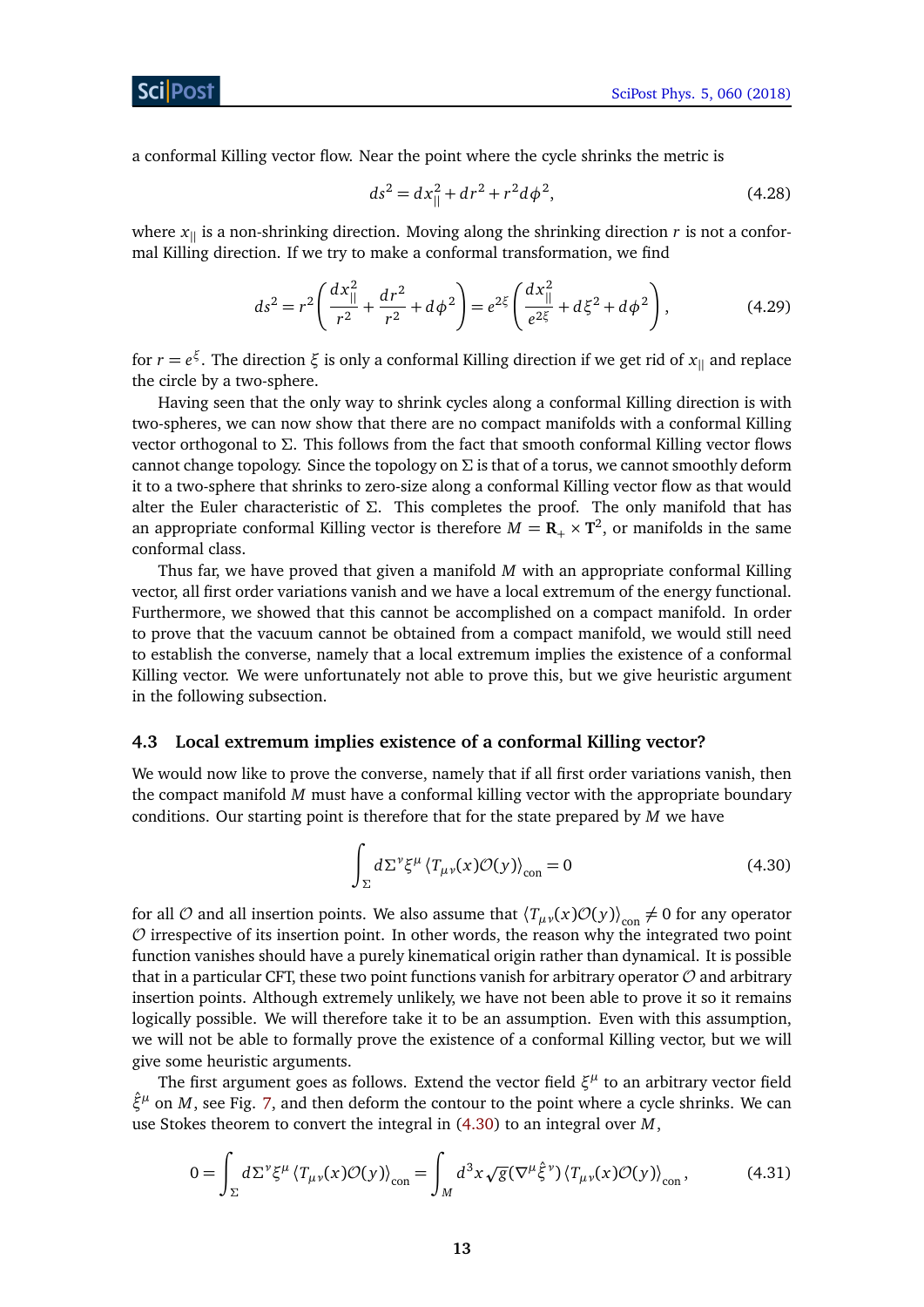<span id="page-14-1"></span>

Fig. 7: Compact manifold *M* which prepares a state  $|\psi\rangle$  on  $\partial M = \mathbf{T}^2$ . The vector field *ξ* normal to **T** 2 is extended to a vector field *ξ*ˆ on *M*. To compute the energy, the expectation value of the stress tensor  $T_{\tau\tau}$  in the state  $\ket{\psi}$  is integrated over  $\texttt{T}^2$  (red shaded region). To consider the effect of an operator insertion, we have inserted one at  $y \in M$ .

<span id="page-14-2"></span>where we assumed *M* to be compact. The term in round brackets can be symmetrized, which shows that if

$$
\nabla^{(\mu \hat{\xi}^{\nu})} = \alpha(x) g^{\mu \nu},\tag{4.32}
$$

for some  $\alpha(x)$ , equation [\(4.31\)](#page-13-2) will be satisfied. We can fix  $\alpha$  by taking the trace, which reduces [\(4.32\)](#page-14-2) to the conformal Killing equation. However, using this to argue that a local extremum implies the existence of a conformal Killing vector is cheating. First of all, [\(4.32\)](#page-14-2) is only a necessary condition if we can treat the two-point function as a variational function, i.e.  $\langle T_{\mu\nu}(x) \mathcal{O}(y) \rangle$ <sub>con</sub> needs to be an arbitrary function. Clearly this is not the case, because this correlator is both traceless and conserved. Second, we are rewriting *δE* as a total derivative and when doing a variational principle these terms should be disregarded. This argument is therefore far from a convincing mathematical proof. Nevertheless, it is possible that a more sophisticated version of it could go further in proving the conjecture but we leave this for future work. We now turn to the second argument.

#### <span id="page-14-0"></span>**4.4 Gluing on a Lorentzian cylinder**

Another argument why an extremum of the energy functional implies the existence of a conformal Killing vector goes as follows. Assume that we have found a manifold *M* that prepares the ground state on **T** 2 . To time-evolve this state, we have to glue onto *M* a Lorentzian manifold and ensure that the junction is smooth, meaning that normal derivatives agree. The ground state is an eigenstate of the Hamiltonian, so by denoting *t* the time-coordinate along the Lorentzian manifold it has a time-translation symmetry  $t \rightarrow t + a$ . This symmetry holds for any correlation function computed in an energy eigenstate, see Fig. [8.](#page-15-1)

Near the junction of the Euclidean and Lorentzian manifolds, we still have the translation symmetry in the Lorentzian side. However, due to the smooth gluing condition, this symmetry should also be present on the Euclidean side. Moreover, if the state has a symmetry in the Lorentzian piece, upon analytic continuation, one might think that this symmetry should be preserved either in the form of a conformal Killing vector or just a Killing vector. For example, states on the sphere have this translation symmetry and in the Euclidean piece this symmetry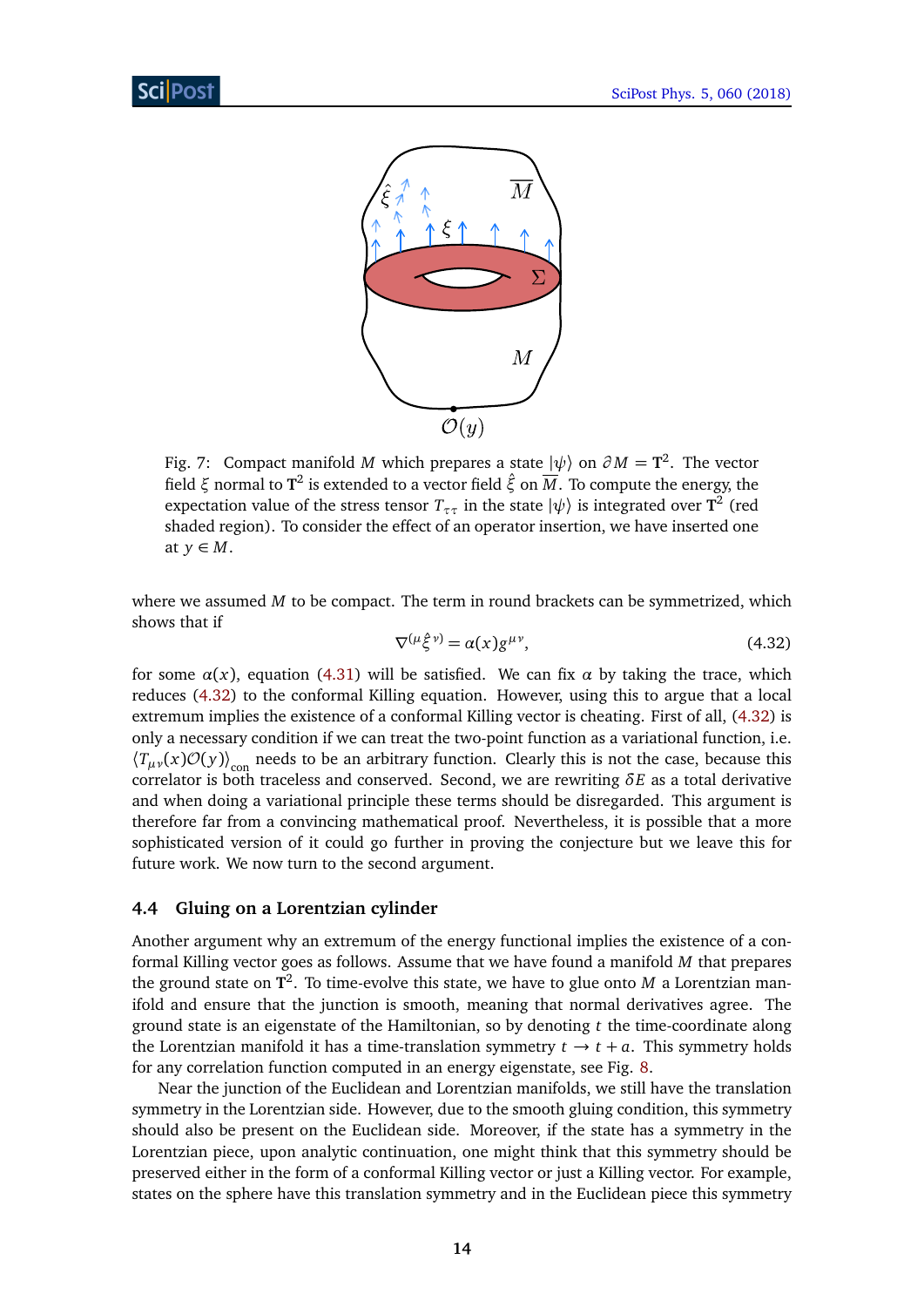<span id="page-15-1"></span>

Fig. 8: A compact Euclidean cap  $M$  prepares a state  $|\psi\rangle$  on  $\Sigma = \textbf{T}^2$ . A Lorentzian cyclinder  $T^2 \times R_+$  is glued onto the cap to study time-evolution. If the state  $|\psi\rangle$  is the vacuum (or more generally an energy eigenstate), correlation functions of operators inserted on the Lorentzian cyclinder exhibit time-translation symmetry. This symmetry should analytically continue on the cap *M* as well.

is mapped to a conformal Killing vector. In particular in two dimensions, the conformal Killing vector is *ξ* = −sin(*θ*)*∂<sup>θ</sup>* . Consequently, the Euclidean cap should also have a conformal Killing vector *ξ* implementing the translation symmetry on the Euclidean side. The only manifold with such conformal vector fields are manifolds with topology  $T^2\times R$ . Note that the arguments above also hold for any energy eigenstate. The line of reasoning here relies on an analytic continuation which makes it a very delicate argument and not a formal proof. It could also be the case that the symmetry is realized in a more complicated, not necessarily local way, on the Euclidean cap. It would be interesting to understand better consistency conditions on this analytic continuation of symmetries through the Euclidean/Lorentzian gluing. In the following subsection, we study the spectrum of a free conformally coupled scalar field theory which touches upon similar issues.

#### <span id="page-15-0"></span>**4.5 Spectral considerations**

It is also instructive to analyze the problem for a free, conformally coupled scalar, from a spectral point of view. Consider the theory on  $M^{d-1} \times \mathbf{R}$ . We can canonically quantize the theory and construct the ground state wave functional. The action will be of the form

$$
S = \int d^d x \sqrt{g} \phi \left( -\partial_\tau^2 + \nabla_{d-1} \right) \phi, \tag{4.33}
$$

where *τ* is the coordinate on **R** and ∇*d*−<sup>1</sup> is time-independent. It consists of the Laplacian on *M*<sup>*d*−1</sup> plus a suitable coupling to the Ricci scalar curvature of *M<sup>d−1</sup>*. It is not the conformal Laplacian on  $M^{d-1}$  because the conformal coupling is the one appropriate for a *d*-dimensional theory, not a  $d-1$ -dimensional theory.

By canonical quantization, we find that the ground state wave-functional is determined by the spectrum and eigenfunctions of the operator ∇*d*−<sup>1</sup> . If we denote the eigenvalues by *E<sup>i</sup>* by the spectrum and eigenfunctions of the operator  $v_{d-1}$ , if we denote the eigenvalues by  $E_i$  and the eigenfunctions by  $\phi_i$ , and introduce the inner product  $\langle f, g \rangle = \int d^{d-1}x \sqrt{g} f^* g$  on *M*, then the unnormalized ground state wave-functional is

$$
\Psi(\phi(x)) = \exp\left(-\frac{1}{2}\sum_{i} \sqrt{E_i} \langle \phi, \phi_i \rangle \langle \phi_i, \phi \rangle\right).
$$
 (4.34)

We can compare this to the wave function obtained by performing a path integral over a compact manifold *M<sup>d</sup>* whose boundary is *Md*−<sup>1</sup> . To do this path integral we need to impose Dirichlet boundary conditions on the boundary, but it is easier to put sources on the boundary, compute the effective action for the sources, and then add  $\int_{M^{d-1}} J \phi$  and integrate over the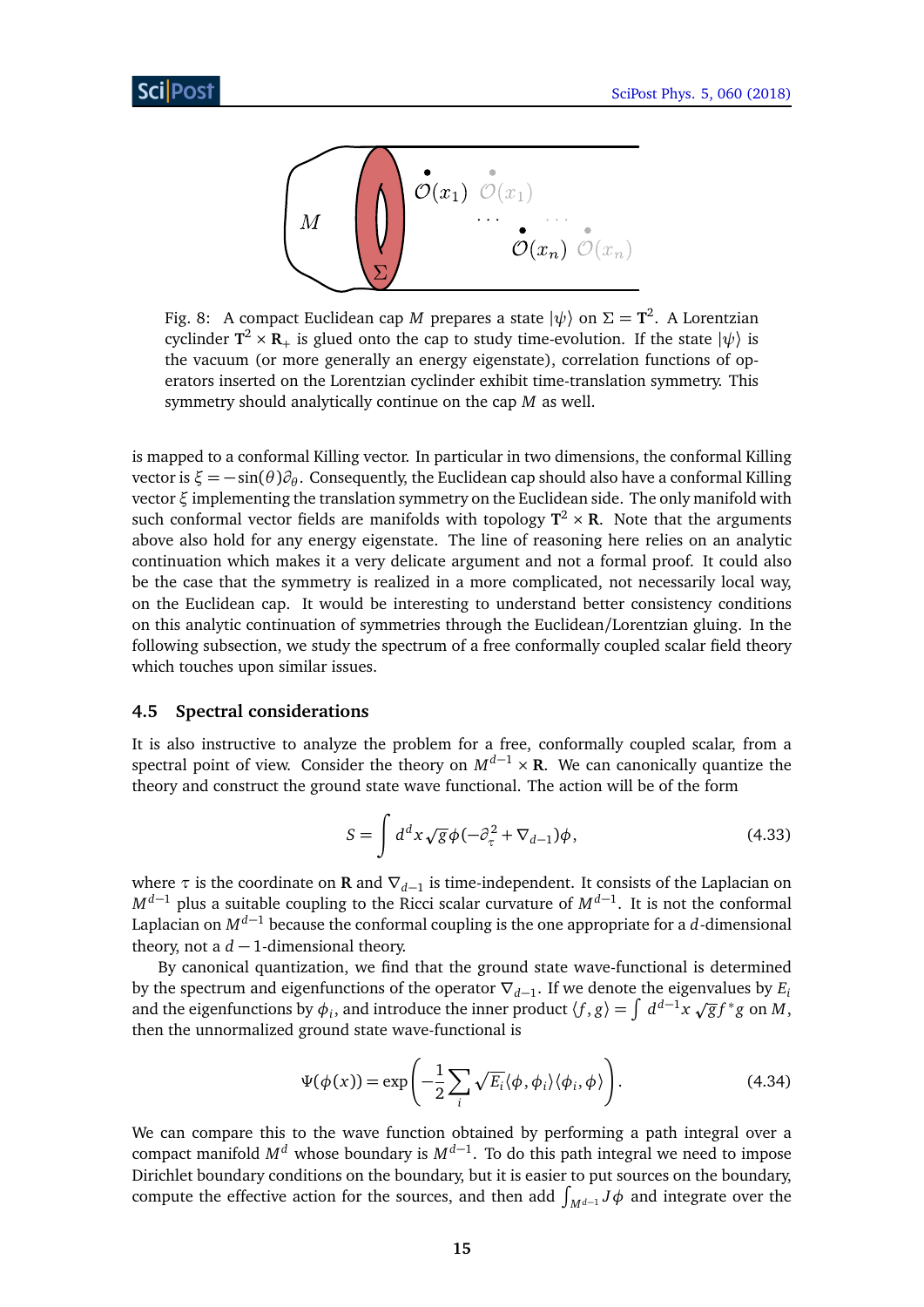ScilPos<sup>.</sup>

sources *J*. The answer that one gets is that one has to restrict the propagator *G* on *M<sup>d</sup>* to the boundary and then take the inverse of the propagator in the space of functions on the boundary. Thus

$$
\Psi_{M^d}(\phi(x)) = \exp\left(-\frac{1}{2}\int d^{d-1}x \sqrt{g(x)} \int d^{d-1}y \sqrt{g(y)} \phi(x) (G(x,y))^{-1} \phi(y)\right).
$$
 (4.35)

We emphasize that in this expression we first need to restrict the propagator to the boundary and then compute its inverse, not the other way around. Comparing the two expressions, we see that it is very difficult to make the two equal to each other. They are equal if and only if

- (i) There is a basis of eigenfunctions of the kinetic operator  $\nabla_d$  on  $M^d$  of the form  $\phi^{i,k}$  with energy eigenvalues  $E_{i,k}$  such that the restriction of  $\phi^{i,k}$  to the boundary agrees with the eigenfunction  $\phi_i$  of  $\nabla_{d-1}$ .
- (ii) The relation

$$
\frac{1}{\sqrt{E_i}} = \sum_k \frac{1}{E_{i,k}}
$$
(4.36)

<span id="page-16-0"></span>holds.

It is instructive to see how this works if  $M_d = M_{d-1} \times \mathbf{R}$ . Then the label *k* is a continuous frequency *ω*, and  $E_{i,\omega} = E_i + \omega^2$ . Equation [\(4.36\)](#page-16-0) becomes the statement

$$
\frac{1}{\pi} \int \frac{d\omega}{E + \omega^2} = \frac{1}{\sqrt{E}}.
$$
\n(4.37)

The situation where  $M_d$  is a half-sphere is a bit more complicated but still works. The conformal coupling in *d* dimensions is (*d* − 2)*/*4(*d* − 1)*R*, and the Ricci curvature of a *d*-sphere is *d*(*d* − 1), so the conformal laplacian on *S <sup>d</sup>* has an extra additive piece equal to  $(d-2)/4(d-1) \times d(d-1) = d(d-2)/4$ , whereas the laplacian on the boundary  $S^{d-1}$  receives an extra additive piece equal to (*d*−2)*/*4(*d*−1)×(*d*−1)(*d*−2) = (*d*−2) 2 */*4. The eigenvalues of the ordinary (non-conformal) laplacian on the *d*-sphere are *k*(*k*+*d* −1). Therefore the energy eigenvalues on  $M^d$  are  $k(k+d-1) + d(d-2)/4 = (k+d/2)(k+d/2-1)$ . On the other hand, the eigenvalues of the kinetic term on  $M^{d-1}$  are  $k(k + d - 2) + (d - 2)^2/4 = (k + d/2 - 1)^2$ . A spherical harmonic in *d*-dimensions labeled by *k* contains a spherical harmonic in *d* − 1 dimensions labeled by  $k'$ , when restricting to an equatorial plane, if  $k \leq k'$ . Equation [\(4.36\)](#page-16-0) therefore indeed holds and takes the form

$$
\sum_{k=k'}^{\infty} \frac{1}{(k+d/2)(k+d/2-1)} = \sum_{k=k'}^{\infty} \frac{1}{k+d/2-1} - \frac{1}{k+d/2} = \frac{1}{k'+d/2-1}.
$$
 (4.38)

These two examples illustrate how fine-tuned the situation is. From this point of view it is also easy to independently verify that the example discussed in section 3 does indeed not work for a free conformally coupled scalar.

Already criterion (i) shows that the operator  $\nabla$ <sub>*d*−1</sub> can be extended to an operator which is defined over all of  $M^d$  and which commutes with  $\nabla_d$  by assigning eigenvalue  $E_i$  to  $\phi_{i,k}$ . It is however not clear that this operator is local. If it were local we could probably argue for the existence of a conformal Killing vector. This is more or less the same obstruction as in the previous subsection, where it did strictly speaking not need to be the case that the Lorentzian time translation generator extends to a geometric vector field on the Euclidean cap.

To sum up, we gave give two general heuristic arguments why we believe our conjecture to be true and we gained additional insight by considering a conformally coupled scalar field. Unfortunately, a rigorous proof of our claim is still evading us. By specializing this time to holographic CFTs, we can in fact say a little more by relating our arguments to an old conjecture by Horowitz and Myers.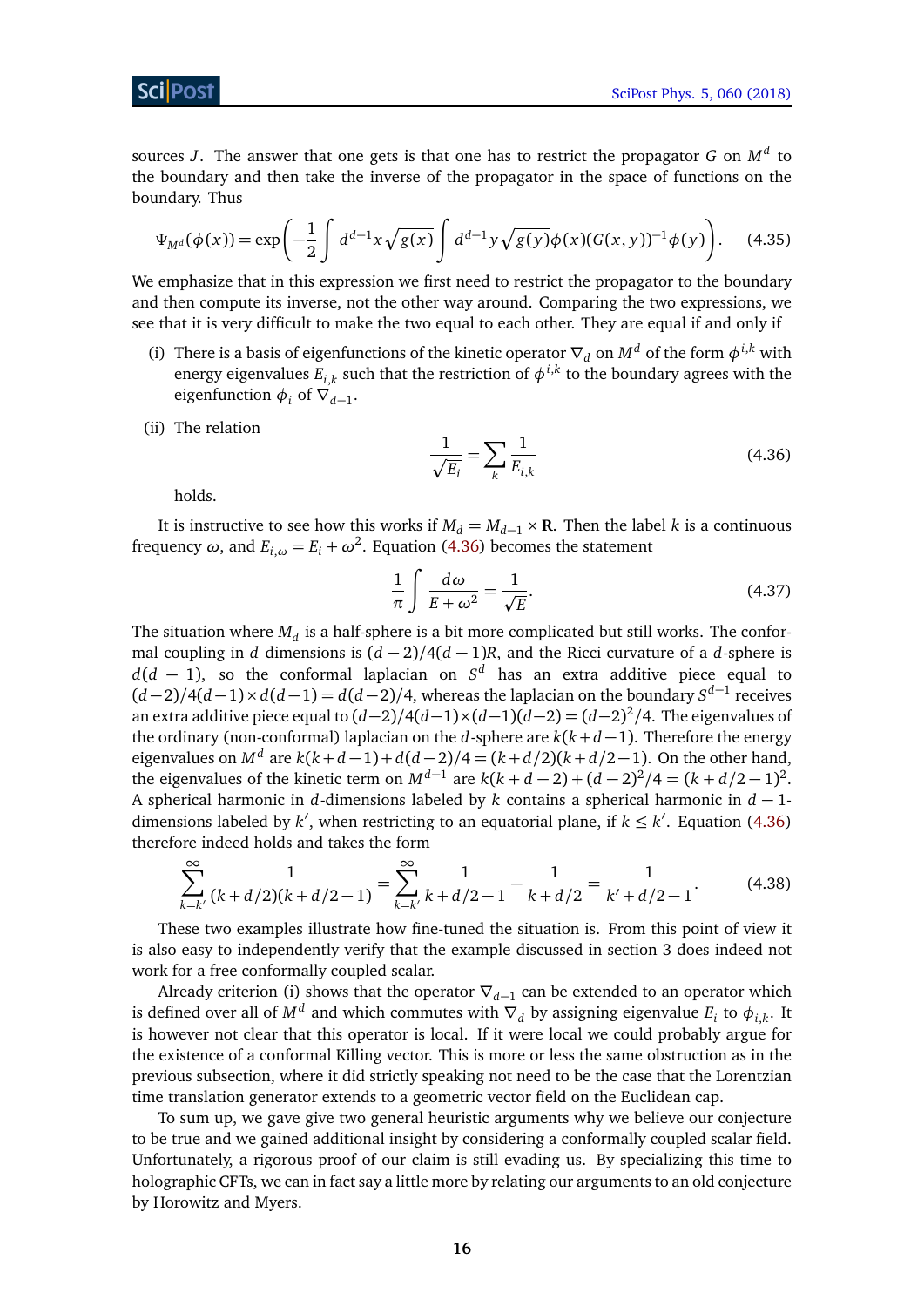#### <span id="page-17-0"></span>**4.6 Holography and the Horowitz-Myers Conjecture**

For generic conformal field theories we have seen that proving the non-existence of a stateoperator map is challenging. It is worthwhile to restrict ourselves to holographic theories to see if some mileage can be gained in this more constrained setup. By holographic CFT, we will mean any large *N* CFT whose dual has Einstein gravity as its low energy effective theory. It turns out that the question of whether compact path integrals can prepare the vacuum state is related to a conjecture by Horowitz and Myers [[13](#page-21-2)]. Their conjecture goes as follows:

Consider the  $d + 1$  dimensional asymptotically AdS metric,

<span id="page-17-1"></span>
$$
ds^{2} = -\frac{r^{2}}{\ell_{AdS}^{2}}dt^{2} + \frac{\ell_{AdS}^{2}dr^{2}}{r^{2}(1 - (L_{1}/r)^{d})} + r^{2}(1 - (L_{1}/r)^{d})d\phi_{1}^{2} + \frac{r^{2}}{\ell_{AdS}^{2}}d\phi_{j}^{2},
$$
(4.39)

which has a toriodal boundary with cycle lengths  $L_i$  that are ordered as  $L_1 < L_2 < \cdots < L_{d-1}$ . It is a solution to the Einstein equations with negative cosmological constant in which the  $L_1$  cycle is contractible in the bulk. Horowitz and Myers conjectured that this metric is the  $\,$ global minimum of the energy functional on the space of solutions with toroidal boundary conditions. In the original paper, Horowitz and Myers show that this solution sits at least at a local minimum of the energy functional and that the solution is stable to metric perturbations. Attempts to prove that it is a global minimum have failed thus far even though the conjecture continues passing more and more checks [[16,](#page-21-5)[17](#page-21-6)]. One of the biggest difficulty that one faces when trying to prove the conjecture is that the techniques used to prove the positive energy theorem for asymptotically flat spaces and spacetimes with negative cosmological constant do not carry over. In those cases, a covariantly constant spinor could be defined at infinity, which is essential in the proof [[18](#page-21-7)]. For a torus at infinity, such a spinor cannot be defined because of the boundary conditions we chose. Spinors need to be antiperiodic when going around the non-contractible cycles and therefore cannot be covariantly constant.

Some progress has been made since the original conjecture. For example, one can prove the uniqueness of the AdS soliton [[17](#page-21-6)]. Suppose one is given a metric *g* that satisfies the static vacuum Einstein equations, has pointwise negative mass and satisfies some condition near the conformal boundary as specified in [[17](#page-21-6)]. If *g* has the same cycle lengths for the boundary torus as in [\(4.39\)](#page-17-1) and the same circle contracts in the bulk, then *g* is isometric to the metric in [\(4.39\)](#page-17-1). This is not quite a proof of the Horowitz-Myers conjecture, because it could very well be that there is another filling of the bulk that has even lower energy than the AdS soliton, but it comes close.

It is interesting to note that the Horowitz-Myers conjecture is essentially the gravitational dual of the CFT statements we are trying to prove, specialized to holographic CFTs. If one can prove that the AdS soliton is the global minimum of the energy functional, then it proves that for a holographic CFT, there is no compact path-integral that can produce the ground state because the soliton corresponds to an intrinsically non-compact Euclidean manifold. The argument can also be turned the other way around: proving that no compact manifold can produce the vacuum in CFTs would essentially prove the Horowitz-Myers conjecture from the field theory, by simply applying the theorem to holographic CFTs.

It is interesting to see that our conjecture is quite directly connected to an old conjecture in General Relativity. It is perhaps surprising to see that such a theorem has been notoriously hard to prove. It would be very interesting to see whether some CFT techniques we developed here could be used to gain mileage on the GR proof, or alternatively what the more recent progress on the GR side can teach us about CFT correlators of the stress tensor. We hope to return to these questions in the future.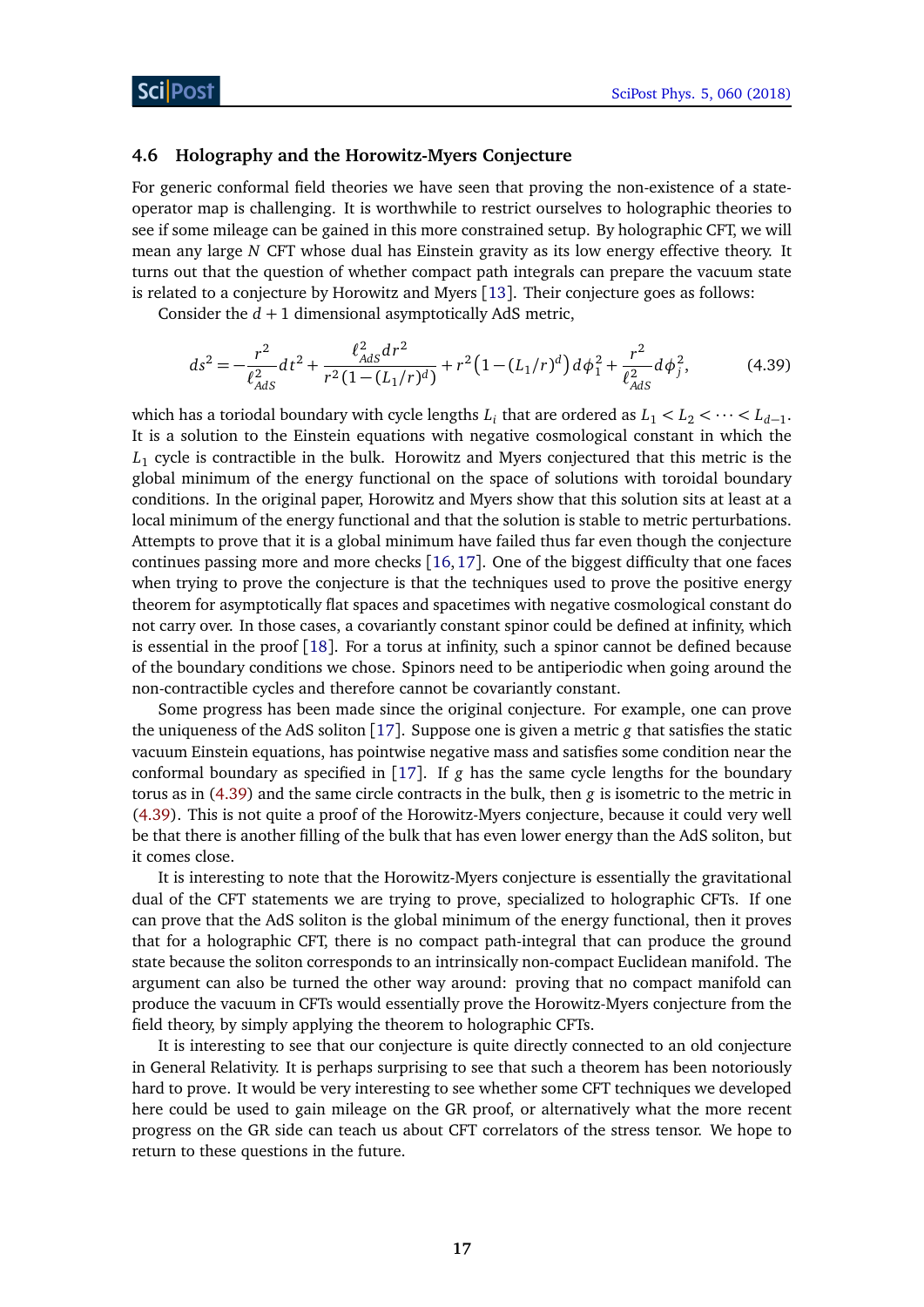### <span id="page-18-0"></span>**5 Conclusion**

In this paper, we have discussed the possibility of building a state-operator correspondence for CFT states living on a spatial two-torus. We took as a starting point that we needed to find a compact Euclidean manifold preparing the ground state for such a state-operator correspondence to work. Excited states would be built by adding operator insertions to this path integral, and we argued that torus states would in fact be more naturally associated to line operators.

We then investigated whether it is actually possible to build the ground state by a compact Euclidean path integral. We studied a particular example where the state is built by the path integral over a hemisphere times a circle. We showed that the geometry doesn't prepare the ground state by studying two examples: a free scalar theory and a holographic CFT.

The remainder of the paper was dedicated to answer the question: in a generic CFT, can a compact manifold with boundary two-torus prepare the ground state of the theory? We showed evidence that it could not. The vacuum should at least be a local minimum of the energy functional under deformations due to the insertion of operators. This means that certain integrated two-points function must vanish. We tied this fact to the existence of a conformal Killing vector with normal boundary conditions on the surface where the state is prepared. We showed that only a non-compact manifold with topology  $\mathbf{R}_+ \times \mathbf{T}^2$  could have such a conformal Killing vector. We were however not able to formally prove that vanishing first order deformations implied the existence of a conformal Killing vector. Still, several arguments lead us to believe that it is the case and we leave this statement as a conjecture.

As a special case, one can consider holographic CFTs. This lead us to make connections with an old conjecture by Horowitz and Myers stating that the AdS Soliton is the geometry with minimal energy for a toroidal boundary. Our CFT arguments essentially provide a CFT version of the Horowitz-Myers conjecture, although they can be applied to more general CFTs.

It would be very interesting to extend our heuristic arguments to a full mathematical proof, which we have unfortunately not been able to do. Perhaps our argument could give new insights into the gravity attempts to prove the Horowitz-Myers conjecture. This could then provide a proof for holographic CFTs. It is also interesting to note that both field theory and gravity attempts at a proof seem difficult. Perhaps there is a particular reason for this, since holography usually evades the conservation of misery principle where hard problems on one side can be easier on the other.

It is also important to mention that we made the rather natural assumption that the vacuum should be prepared by a compact Euclidean path integral without the insertion of any operator. This is certainly how the state-operator correspondence works for states on the sphere and seems like a natural expectation to have for the torus as well. Nevertheless, it remains an assumption. It is extremely difficult to test the validity of this assumption. As a first step, one could consider the hemisphere state and insert local operators inserted at the south pole, but smeared over the non contractible circle direction. Such states could in principle have a lower energy expectation value than the empty hemisphere geometry. To test whether such states extremize the energy functional, one should then add further operators to the path integral and check whether the variations vanish. This would correspond to studying thermal four-point functions (one stress-tensor, two smeared operators  $\mathcal O$  and a probe operator  $\mathcal O'$  for the variation). Demanding that all such correlation functions vanish again seems too much to ask, but it is hard to rigorously prove. It is very interesting to note that extremizing the energy functional seems to be related to many positivity constraints on Euclidean correlation functions, all of which cannot be independent. It would be interesting to understand this connection better, but we leave this for future work.

In this paper, we have treated CFTs on general grounds and have not paid any particular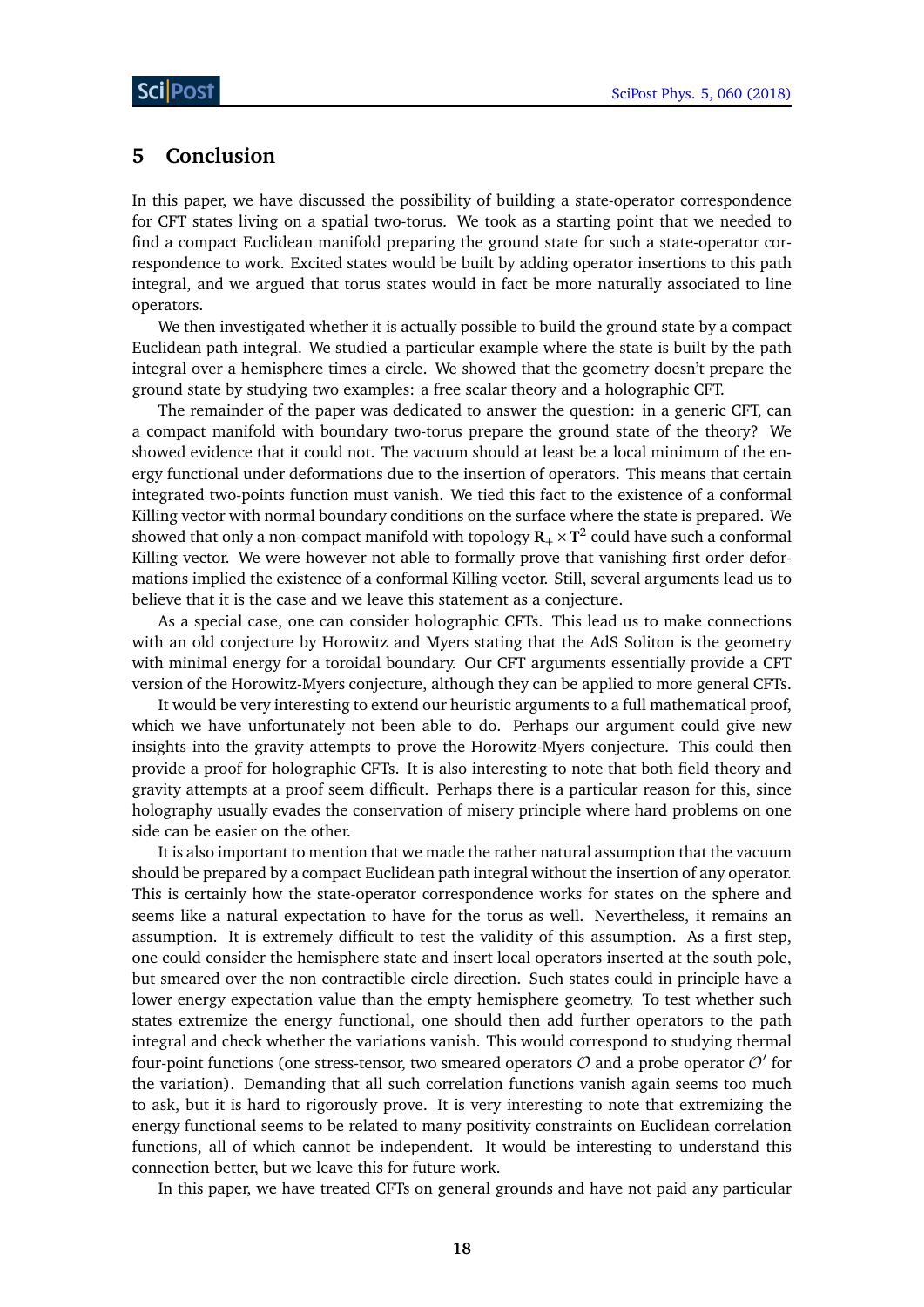attention to subtleties that arise when we consider fermions. It is worth noting that if the theory does contains fermions, the statement can be rigorously proven quite easily in a particular sector that we didn't discuss. If instead we impose periodic boundary conditions for the fermions around both cycle of the two-torus, then it is obvious that we cannot build the vacuum with a compact Euclidean manifold with no insertions where one of the cycles shrink since it would violate the boundary conditions for the fermions<sup>[7](#page-19-0)</sup>. In the case of CFTs with fermions, the results in this paper should therefore be seen as relevant when we impose anti-periodic boundary conditions around both cycles. The same argument in fact holds whenever there is a non-trivial boundary condition along any non-contractible cycle in the spatial manifold *∂ M*. For example, if we consider twisted sectors in orbifold theories [[9](#page-20-6)], it is clear these can never be obtained via a path integral over a smooth Euclidean cap in which the circle is contractible, even if the cap has an arbitrary number of local operator insertions.

It would also be very interesting to study line operators directly, for example to understand what happens when they come close to one another or to local operators. For the usual state operator correspondence with states on the sphere, multiple operator insertions in the Euclidean cap can always be mapped to a linear combination of operators inserted at the origin and hence to a linear combination of the known states. It would be interesting to understand how similar ideas apply to line operators [[19](#page-21-8)]. For free field theory, it would be interesting to try to explicitly do the relevant path integrals and determine the boundary condition near the line operator which would correspond to the ground state wave-functional on the boundary two-torus.

One could also explore a weaker version of the state-operator correspondence and investigate whether there is a construction that produces a dense set of states in the CFT Hilbert space using a compact path integral with operator insertions. From an axiomatic quantum field theory perspective, this seems very closely connected to the Reeh-Schlieder theorem [[20](#page-21-9)]. Even though it has not been proven in curved space, there is a strong believe that such a theorem should exist [[21](#page-21-10)](see also [[22](#page-21-11)]). The Reeh-Schlieder theorem involves the insertion of operators on a spatial slice of a Lorentzian manifold. This is slightly different than demanding what states can be produced by a compact Euclidean path integral with operator insertions localized on some small region. For states on the sphere, it is straightforward to use the usual stateoperator correspondence to see that one can produce a dense set of states in the Hilbert space by considering operator insertions near the south pole. It would be interesting to understand whether this is true on the torus. No argument we have given seems to indicate the contrary, and our intuition pushes us to think one could produce states arbitrarily close to the vacuum by inserting enough stress tensors near the south pole of the hemisphere state. The effect of these stress tensors would be to effectively create a long Euclidean throat, which is making the state closer and closer to the vacuum. It would be very interesting to see if one could make this idea precise.

A more general question is to consider Euclidean manifolds with two boundaries,  $∂M = Σ_1 ∪ Σ_2$ . The path integral over *M* will then yield a map from  $H_{Σ_1}$  to  $H_{Σ_2}$ . Do these maps have kernels or cokernels, and if so, are these generic or accidental or sectors labeled by particular quantum numbers?

Taking a step back, we can discuss the implications of the non-existence of a state-operator correspondence, should one be able to produce a proof. At first sight, it would seem to imply that there is no direct connection between modular invariance of the torus partition function and any statement about operators on the plane. Also, it seems to imply that there is no obvious way to get CFT torus correlators from the data of all operators (local or not) on the plane. It would be rather peculiar, especially for Lagrangian theories, if the theory on the plane would not fully specify the theory on the torus, and it would be interesting to investigate this further.

<span id="page-19-0"></span><sup>&</sup>lt;sup>7</sup>We thank Rob Myers for discussions on this point.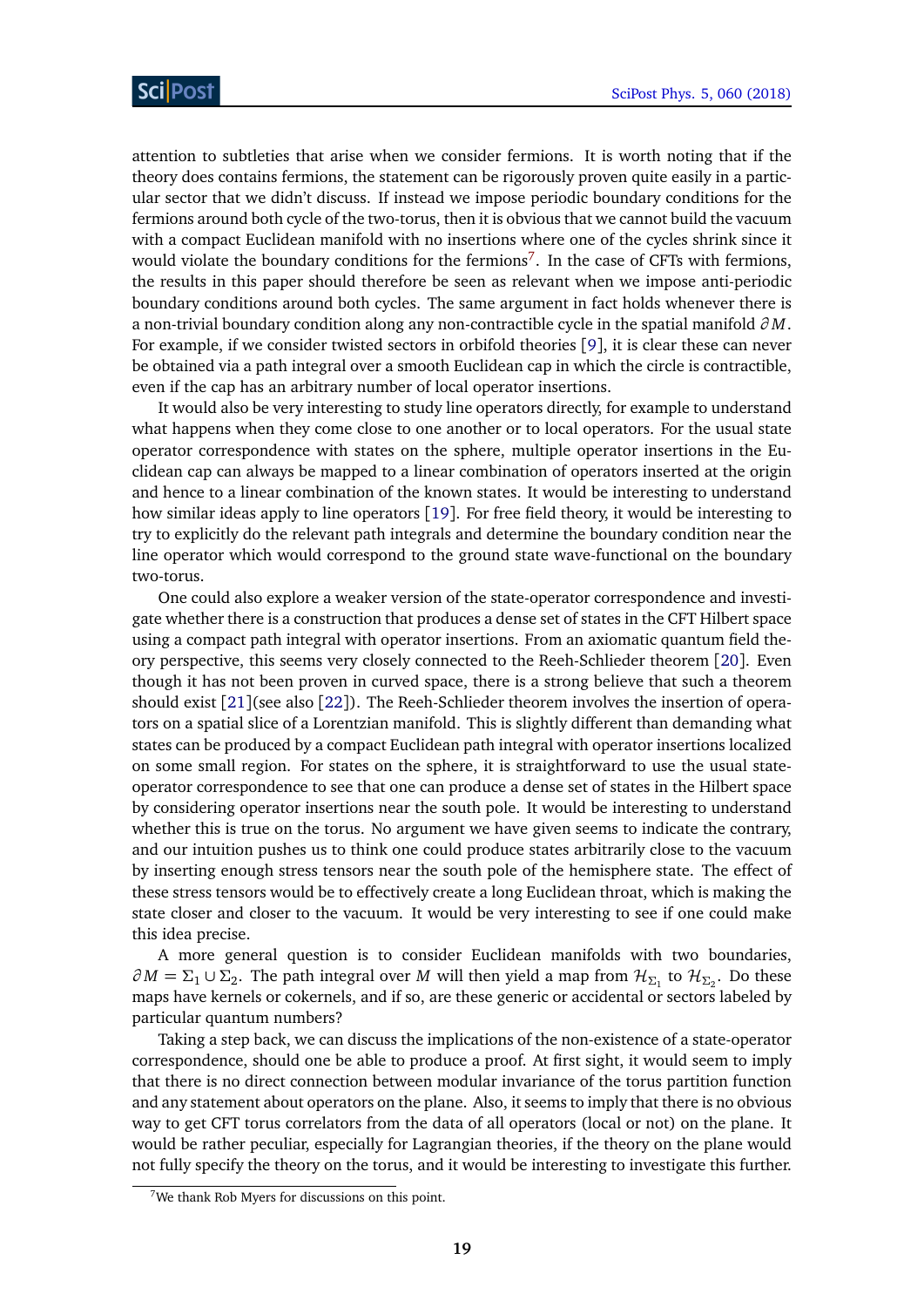Finally, there are known quantum field theories that do have a state operator correspondence on the torus. These theories are topological, like for example Chern-Simons theory  $[23]$  $[23]$  $[23]$ <sup>[8](#page-20-8)</sup>. These theories have no propagating degrees of freedom and are at first glance very different from generic CFTs. Nevertheless, it would be very interesting to understand better why the state-operator correspondence on the torus works there and not for CFTs from general principles. For example, it would be interesting to understand the role that local degrees of freedom play in this difference between CFTs and topological theories.

### **Acknowledgement**

We would like to thank Daniel Friedan, Rob Myers, Harvey Real and Edgar Shaghoulian for discussions. AB is supported by the NWO VENI grant 680-47-464 / 4114. JK is supported by the Delta ITP consortium, a program of the Netherlands Organisation for Scientific Research (NWO) that is funded by the Dutch Ministry of Education, Culture and Science (OCW).

### **References**

- <span id="page-20-0"></span>[1] S. Ferrara, A. F. Grillo and R. Gatto, *Tensor representations of conformal algebra and conformally covariant operator product expansion*, Ann. Phys. **76**, 161 (1973), doi:10.1016/[0003-4916\(73\)90446-6.](http://dx.doi.org/10.1016/0003-4916(73)90446-6)
- [2] A. M. Polyakov, *Nonhamiltonian approach to conformal quantum field theory*, Zh. Eksp. Teor. Fiz. **66**, 23 (1974).
- [3] A. A. Belavin, A. M. Polyakov and A. B. Zamolodchikov, *Infinite conformal symmetry in two-dimensional quantum field theory*, Nucl. Phys. B **241**, 333 (1984), doi[:10.1016](http://dx.doi.org/10.1016/0550-3213(84)90052-X)/0550- [3213\(84\)90052-X.](http://dx.doi.org/10.1016/0550-3213(84)90052-X)
- <span id="page-20-1"></span>[4] R. Rattazzi, V. S. Rychkov, E. Tonni and A. Vichi, *Bounding scalar operator dimensions in 4D CFT*, J. High Energ. Phys. **12**, 031 (2008), doi:10.1088/[1126-6708](http://dx.doi.org/10.1088/1126-6708/2008/12/031)/2008/12/031.
- <span id="page-20-2"></span>[5] D. Simmons-Duffin, *The conformal bootstrap*, New Front. Fields Strings 1 (2017), doi:10.1142/[9789813149441\\_0001.](http://dx.doi.org/10.1142/9789813149441_0001)
- <span id="page-20-3"></span>[6] G. Moore and N. Seiberg, *Classical and quantum conformal field theory*, Comm. Math. Phys. **123**, 177 (1989), doi:10.1007/[BF01238857.](http://dx.doi.org/10.1007/BF01238857)
- <span id="page-20-4"></span>[7] D. Friedan and S. Shenker, *The analytic geometry of two-dimensional conformal field theory*, Nucl. Phys. B **281**, 509 (1987), doi:10.1016/[0550-3213\(87\)90418-4.](http://dx.doi.org/10.1016/0550-3213(87)90418-4)
- <span id="page-20-5"></span>[8] E. Shaghoulian, *Modular forms and a generalized Cardy formula in higher dimensions*, Phys. Rev. D **93**, 126005 (2016), doi:10.1103/[PhysRevD.93.126005.](http://dx.doi.org/10.1103/PhysRevD.93.126005)
- <span id="page-20-6"></span>[9] A. Belin, J. de Boer, J. Kruthoff, B. Michel, E. Shaghoulian and M. Shyani, *Universality of sparse d>2 conformal field theory at large N*, J. High Energ. Phys. **03**, 067 (2017), doi:10.1007/[JHEP03\(2017\)067.](http://dx.doi.org/10.1007/JHEP03(2017)067)
- <span id="page-20-7"></span>[10] E. Shaghoulian, *Modular invariance of conformal field theory on S*<sup>1</sup> *x S*<sup>3</sup> *and circle fibrations*, Phys. Rev. Lett. **119**, 131601 (2017), doi:10.1103/[PhysRevLett.119.131601.](http://dx.doi.org/10.1103/PhysRevLett.119.131601)

<span id="page-20-8"></span><sup>&</sup>lt;sup>8</sup>One can consider the states prepared by Euclidean manifolds and torus boundary in that case. It turns out the question is also interesting for the study of entanglement [[24](#page-21-13)].